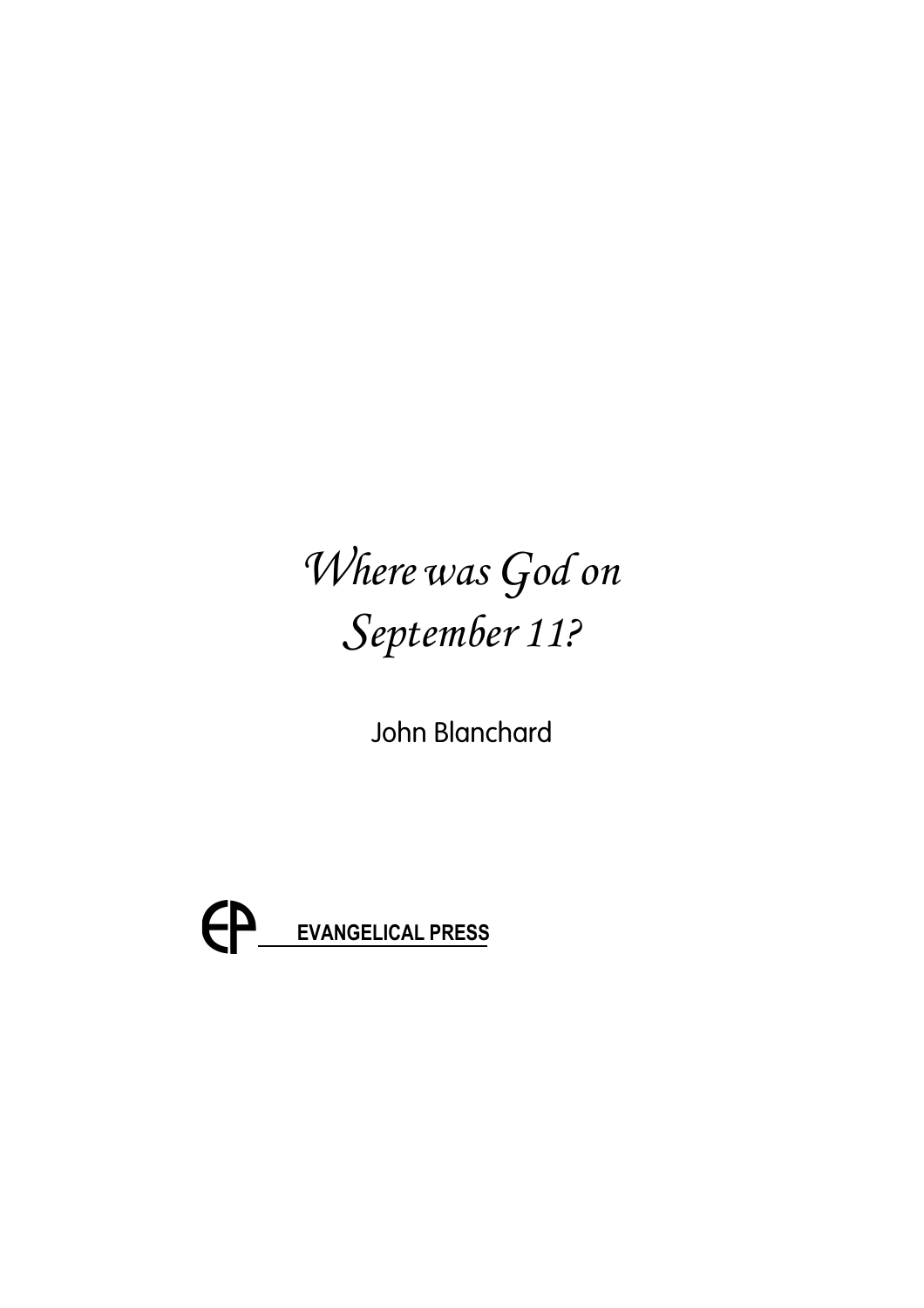EVANGELICAL PRESS Faverdale North Industrial Estate, Darlington, DL3 0PH, England

Evangelical Press USA P. O. Box 84, Auburn, MA 01501, USA

e-mail: sales@evangelicalpress.org

web: http://www.evangelicalpress.org

© Evangelical Press 2002. All rights reserved. No part of this publication may be reproduced, stored in a retrieval system or transmitted, in any form, or by any means, electronic, mechanical, photocopying, recording or otherwise, without the prior permission of the publishers.

First published 2002

#### British Library Cataloguing in Publication Data available

ISBN 0 85234 508 9

Unless otherwise indicated, Scripture quotations in this publication are from the Holy Bible, New International Version. Copyright © 1973, 1978, 1984, International Bible Society. Used by permission of Hodder & Stoughton, a member of the Hodder Headline Group. All rights reserved.

Printed and bound in Great Britain by Bailes the Printer, Houghton-le-Spring, Tyne & Wear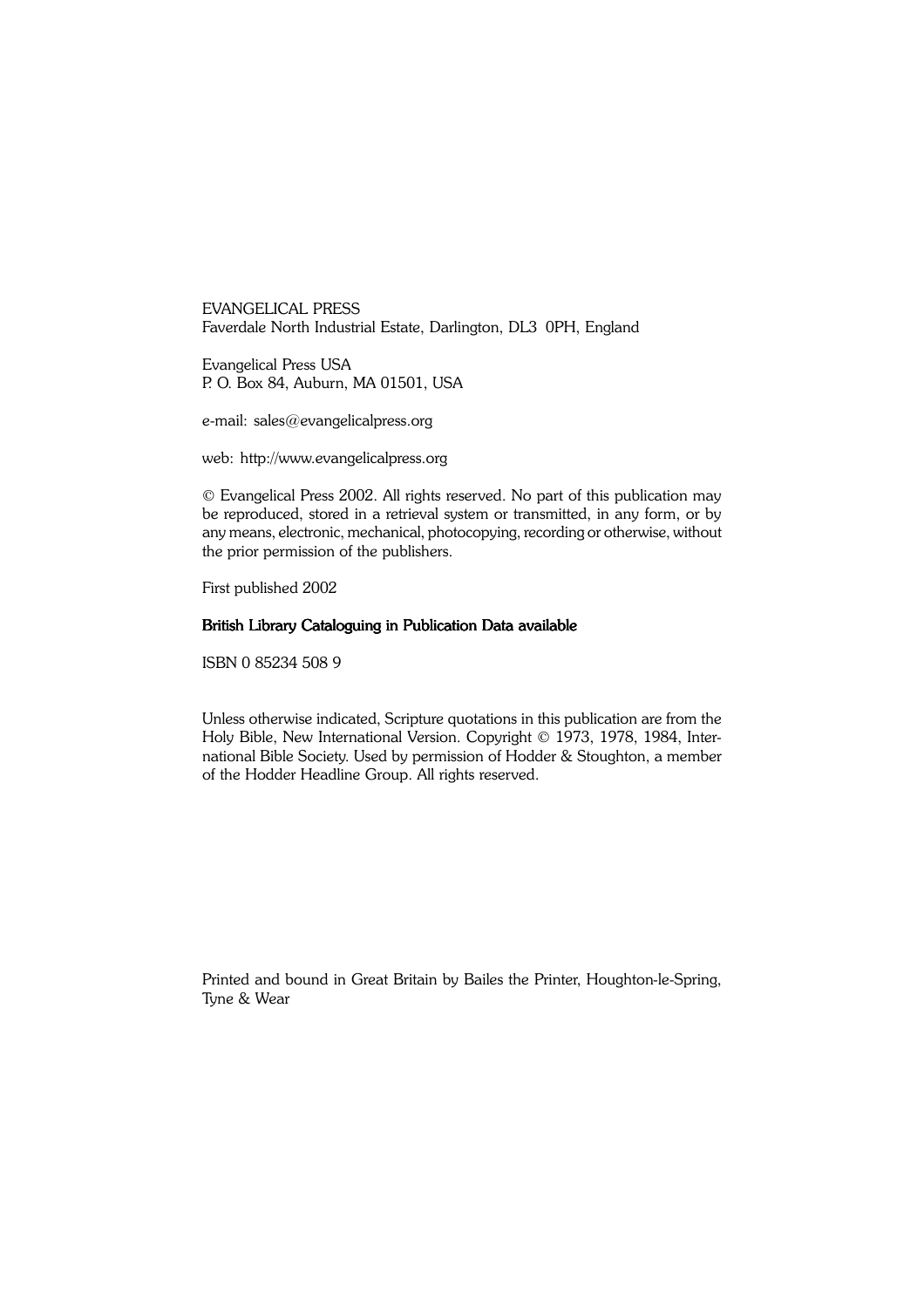Few adults alive at the time will ever forget where they were when they heard that United States President John F. Kennedy had been assassinated in Dallas, Texas, on 22 November 1963. Nearly thirty-eight years later another event in the United States was to leave an even more traumatic impression.

 For thirty years the twin towers of the World Trade Centre dominated the skyline of Manhattan, the business heart of New York City. If we include the 347-foot radio mast on top of the north tower, it was the tallest building in the world. The centre's 110 storeys provided twelve million square feet of space serviced by 103 elevators, sixteen miles of staircases, 12,000 miles of electric cable and 49,000 tons of air-conditioning equipment. On the morning of 11 September 2001 thousands of people streamed into the twin towers to begin work. It seemed a day like any other day, but some 300 miles to the north-east co-ordinated teams of religious fanatics were preparing to shatter that illusion.

In a meticulously planned operation, they hijacked two commercial airlines on scheduled flights from Boston to Los Angeles. Brutally slitting the throats of passengers or crew members who tried to stop them, they re-routed the Boeing 767s to New York, flew in over Manhattan and aimed the aircraft at the World Trade Centre like guided missiles.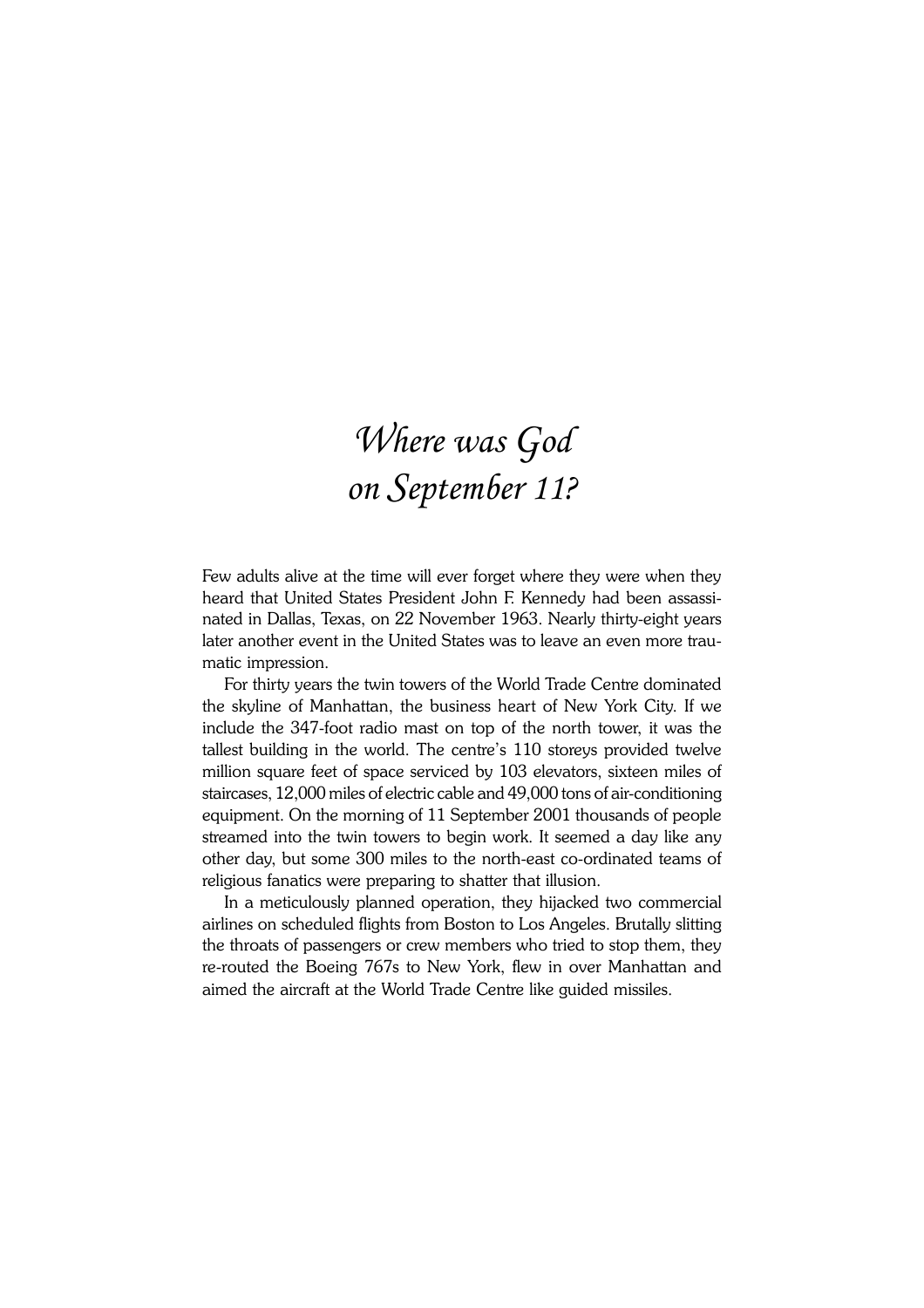At 8.45 on that beautiful September morning, American Airlines Flight 11, with ninety-two people on board, tore into the north tower, its 20,000 gallons of aviation fuel igniting a blaze that reached an estimated temperature of 2,000 degrees Fahrenheit. About twenty minutes later — now covered by live television — United Airlines Flight 175, carrying sixty-five people, buried itself in the south tower, with the same catastrophic results.

 Gaping holes appeared on the upper levels of the towers, releasing massive balls of fire and clouds of dense black smoke that smothered the city. Desks, chairs, filing cabinets and computer equipment, together with human bodies and body parts, were blown or sucked out of the building and rained down on the earth 'like ticker tape' on to the streets below. Terrified workers smashed windows and threw themselves out. One witness told of seeing at least fourteen people floating down like rag dolls. A man and a woman held hands as they hurtled to their deaths.

 Less than an hour after it had been hit, the south tower crumpled to the ground in a cloud of metal, concrete and glass, setting off a huge mushroom cloud of yellow dust. About thirty minutes later the north tower collapsed, adding to a dust cloud so massive and dense that it blotted out the sun.

In what the *Economist* called 'this unspeakable crime', one of the world's mightiest buildings had been reduced to two jagged stumps looking for all the world like the ruins of some ancient cathedral jutting out from a gigantic mountain of smouldering rubble which had become a hideous headstone over the bodies of nearly 3,000 men, women and children who had been in or near the building when the terrorists struck. The event was so appalling that it virtually overshadowed the news that a third hijacked airliner had been steered into the Pentagon in Washington, DC., killing nearly 200 people, and that a fourth had crashed near Pittsburgh, Pennsylvania, with the loss of forty-five lives. It was the bloodiest day in the nation's history since its Civil War, which ended in 1865, and the most murderous and devastating terrorist attack the world had ever known.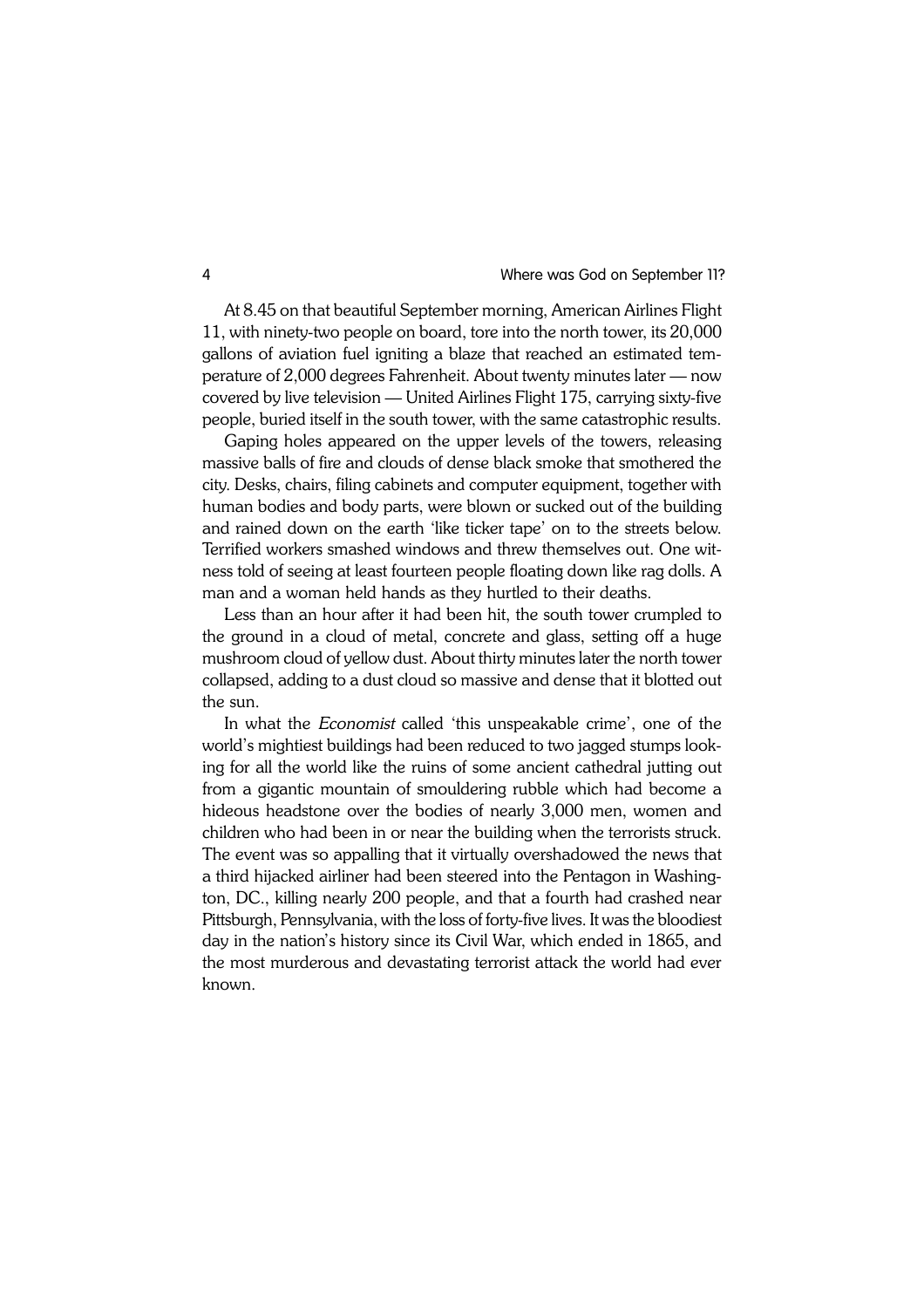In Britain, The Times called it 'a tragedy that stretched human powers of understanding to breaking point'.The twin towers had been designed to represent man's belief in humanity, but one newspaper said that, with the terrorists' attack, 'The landscape of America's belief has been destroyed. The Times' leading article was headed, 'The day that changed the modern world,' while a Daily Mail columnist wrote, 'History will never be the same again.'

 Within hours, the media were awash with questions. How could such a thing possibly happen? Why did the United States' Intelligence services not anticipate an event that must have taken many months of planning? Who was responsible for masterminding the attack? What could — or should — be done to punish them and to prevent such a thing ever happening again?

Atheists and agnostics — and millions of people who were neither had another, more fundamental question, and a Daily Telegraph reader supplied it: 'How can anyone argue that this is what his God believes to be appropriate behaviour?' Within days, in several different settings, I was challenged with a fine-tuned version of the same question: 'Where was God when the terrorists attacked America?' The question is inescapable and the argument behind it goes back thousands of years. It can be summed up like this:

- 1. If God were all-powerful he could prevent evil and suffering.
- 2. If he were all-loving, he would want to prevent them.
- 3. Evil and suffering exist.
- 4. God is therefore impotent, loveless or non-existent.

The philosopher Alvin Plantinga calls this 'the only argument against God that deserves to be taken seriously', and most people who deny or doubt the existence of God do so along these lines. You may be one of them.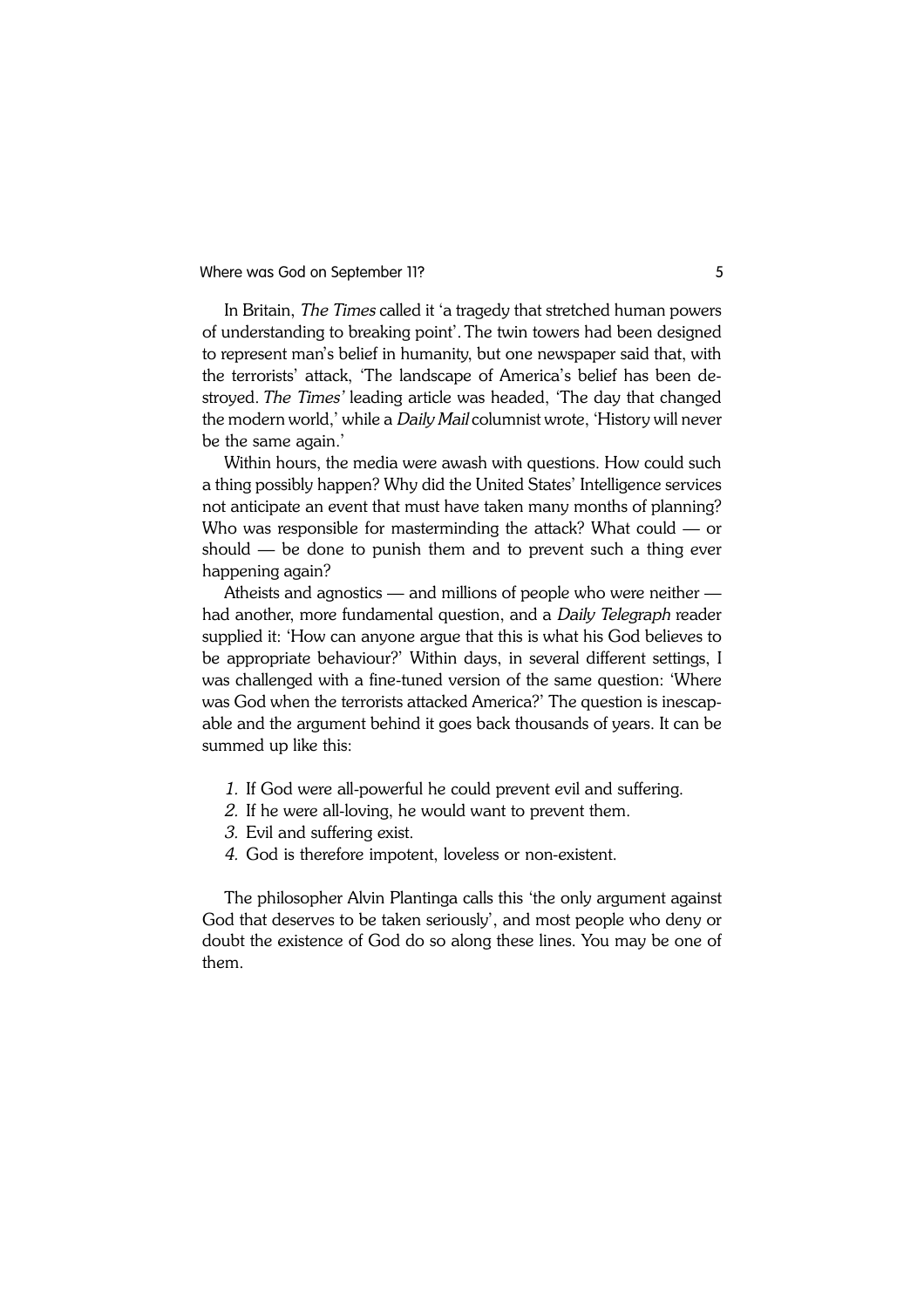### 'Ragged edges'

The fundamental fact that triggers off the whole argument is undeniable: evil and suffering are universal facts of life, brutally confirming that we live in what someone has called 'a world with ragged edges'.

#### Natural disasters

Earthquakes, volcanoes, floods, hurricanes, tidal waves, fires and other natural disasters have killed or injured millions of people, often wiping out huge numbers within a few hours. Over one million died when China's Hwang-ho river burst its banks in 1887. Some 20,000 perished in an earthquake in the same country's Kansu province in 1920, and 12,000 were drowned and millions made homeless when Hurricane Mitch, dubbed 'the Storm of the Century', hit South America in 1998. How can an all-powerful God allow his creation to get out of control in this way?

#### **Accidents**

On 14 April 1912 the British liner Titanic, then the largest movable object ever made by man, and said to be so well built that 'God himself couldn't sink this ship', struck an iceberg in the North Atlantic on her maiden voyage and sank with the loss of some 1,500 lives.

On 21 October 1966 a slag-heap loosened by persistent rain slithered into the junior school in the Welsh village of Aberfan and smothered to death five teachers and 109 children.

On 26 April 1986 a nuclear reactor in the Ukrainian town of Chernobyl was ripped apart by two explosions which may yet cause up to 300,000 deaths and the effects of which could take up to 200 years to remove.

These three tragedies represent countless others: aeroplanes crash; trains are derailed; road vehicles collide; ships are lost at sea; buildings collapse; bridges give way; trees fall; machinery malfunctions. There are times when the whole world seems like a vast Accident and Emergency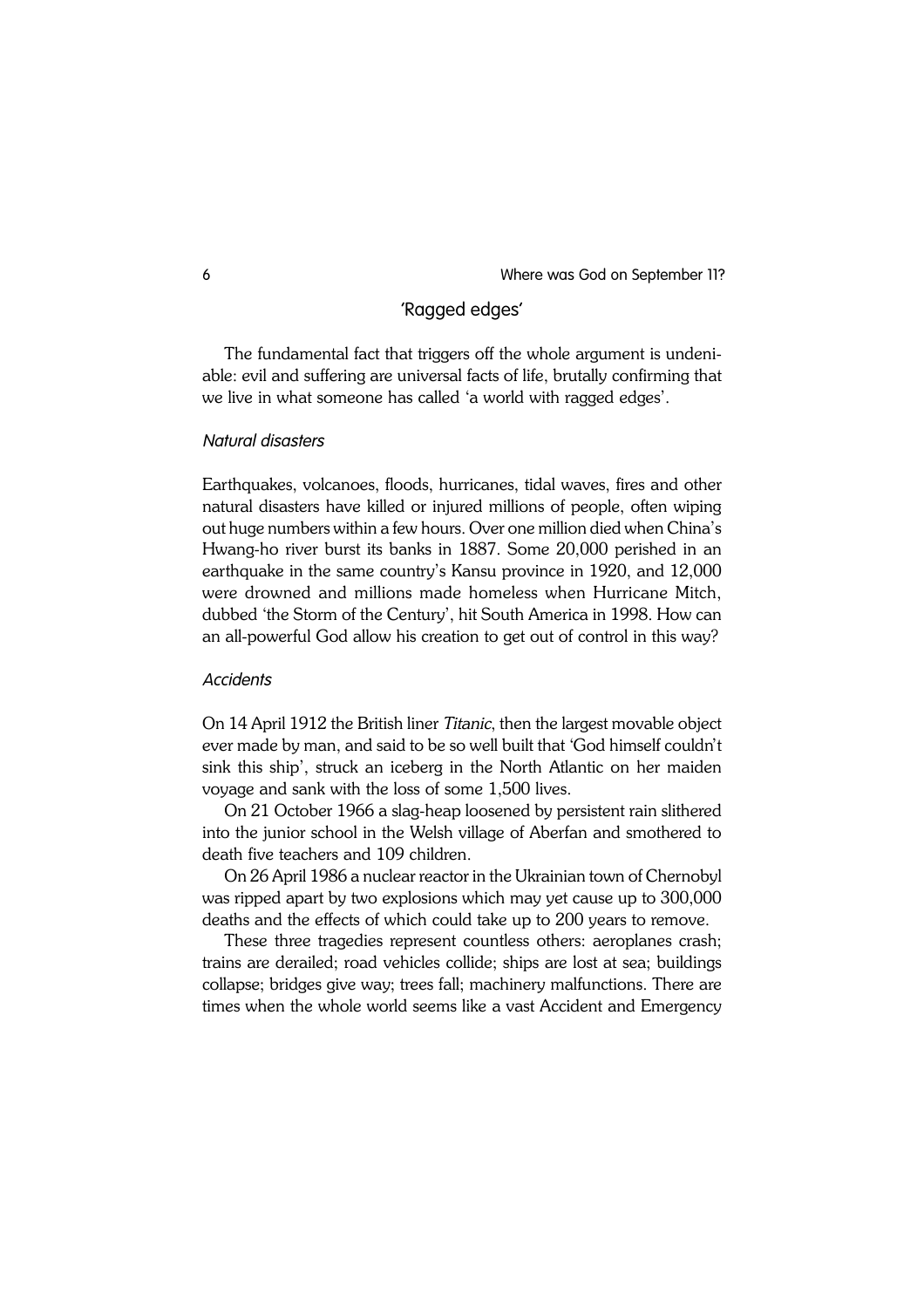#### Where was God on September 11? The matrix of the UV of the VI of the VI of the VI of the VI of the VI of the V

Unit, and every day adds to the millions accidentally killed or injured. Is a loving, caring God presiding over this mayhem?

### Built-in hazards

Our planet can supply all our basic needs, but it is also teeming with things that can wipe us out, from poisonous vegetation to killer sharks, to say nothing of countless bacteria and viruses capable of disfiguring, dismembering or destroying us. Even the air we breathe is sometimes contaminated with life-threatening agents of one kind or another. Has God deliberately put all these hazards in place?

#### Human conflict

It has been estimated that in the last 4,000 years there have been less than 300 without a major war. The twentieth century was expected to be one of unparalleled peace and prosperity, but in 1967 Britain's Secretary of Defence called it 'the most violent century in history'. He was right. Thirty million people were killed in World War I, while the figures for World War II are so vast that they have never been accurately computed. Countless others were ruthlessly put to death during the rise of Marxist-Leninist Communism in Russia and Eastern Europe. At one point, opponents of Mao Tse-tung's Communist Revolution in China were being exterminated at the rate of 22,000 a month. Pol Pot slaughtered over 1,500,000 Cambodians in less than two years. In the six weeks from 7 April 1994 over 500,000 Rwandans were massacred in the savage civil war between Hutus and Tutsis. Could a loving God allow such wholesale carnage?

#### The ravages of time

As if these dangers and disasters were not enough, we are all fighting a losing battle against physical, mental and psychological deterioration,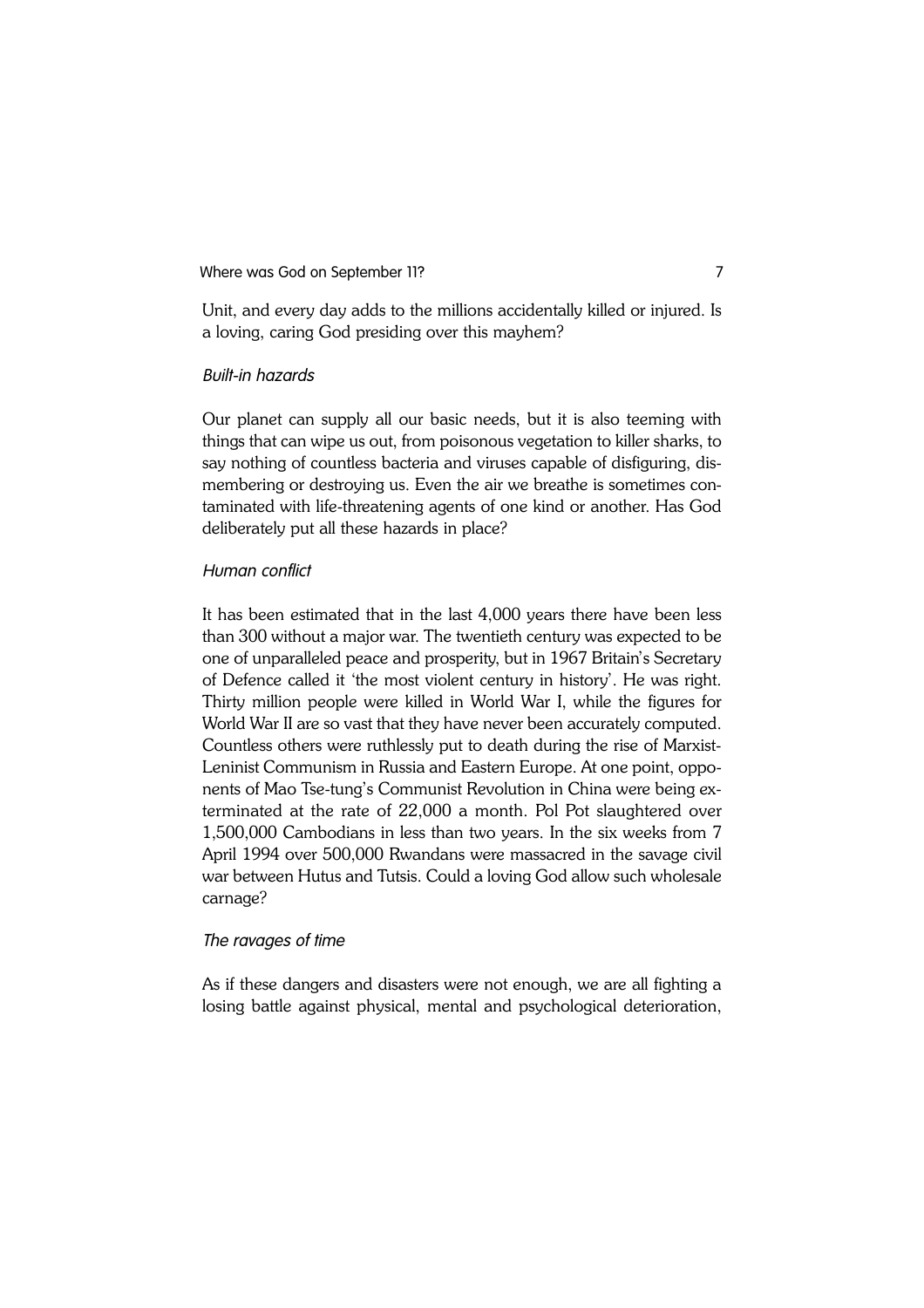and even in an age of organ transplants, microsurgery, genetic manipulation and 'wonder drugs', nobody can buck the trend. When business tycoon Sumner Redstone, cited in Forbes magazine as America's eighteenth richest man, told the Daily Telegraph in July 2001, 'Death is not on my agenda,' he was toying with the truth. Living is the process of dying, and regular exercise, disciplined eating, fitness programmes and the best of medical attention can only delay the inevitable, which will come to over 260,000 people today. Is this miserable picture being painted by a loving God who is said in the Bible to do 'whatever pleases him'? (Psalm 115:3).

#### God's tombstone?

These are some of atheism's strongest arguments, but for over sixty years one event has been used more than any other to challenge the idea of an all-powerful, all-loving God — the Holocaust.

When the German dictator Adolf Hitler set about building the Third Reich his plans included the establishment of an Aryan 'super-race'. To achieve this, he decided to get rid of all who were unlikely to make any worthwhile contribution to a world free from human weakness, including what he called 'the stupid and degrading fallacies of conscience and morality'. The physically frail and mentally unstable were obvious candidates for elimination, but his main targets were the Jews (Hitler called them 'human bacteria') and by the end of the war six million of them one-third of the world's entire Jewish race — had been exterminated. The impact on people's thinking has been such that one author wrote, 'The case against the existence of God can be summed up in two words: the Holocaust.'

It certainly destroyed the faith of many. The Jewish author Elie Wiesel survived the concentration camp at Birkenbau, and in his powerful book Night he describes some of its horrors — babies pitchforked as if they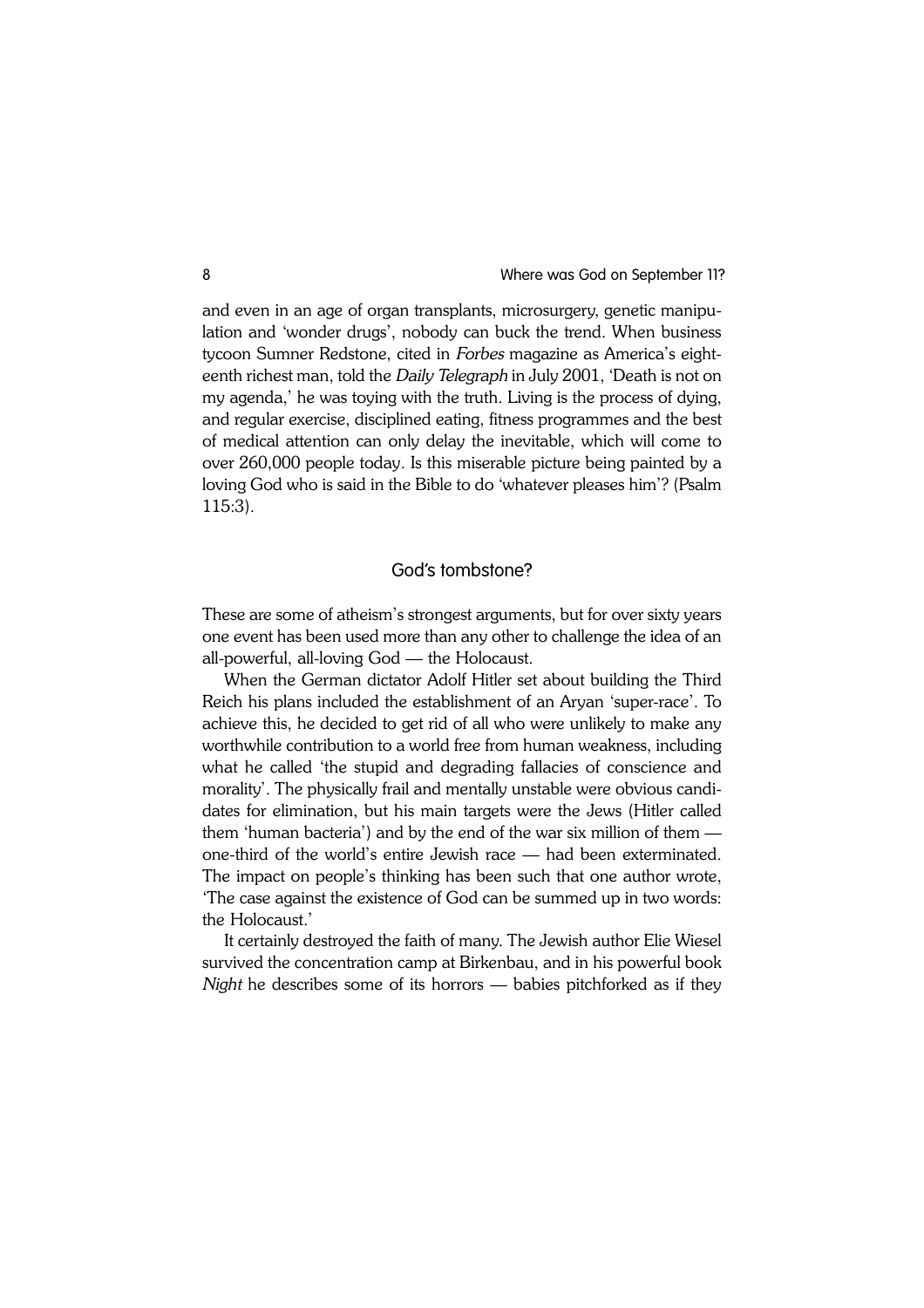were bales of straw, children watching other children being hanged, and his mother and other members of his own family thrown into a huge furnace fuelled by human bodies. During one of the hanging sessions, Wiesel heard someone groan, 'Where is God? Where is he? Where can he be now?' When it was all over, Wiesel's own reply was that Birkenbau 'murdered my God and my soul and turned my dreams to dust'.

The American lawyer Edward Tabash comes from five unbroken generations of orthodox Jewish rabbis, but the Holocaust claimed the lives of two of his own family members and turned him into a passionate atheist prepared to challenge God head-on. In a debate in California he said, 'If the God of the Bible actually exists, I want to sue him for negligence, for being asleep at the wheel of the universe when my grandfather and uncle were gassed to death in Auschwitz.'

Other atheists would agree, and point to one particular reason for doing so: as all Jews worthy of the name believe not merely that God is a living reality, but that they are his chosen people, where was their God when they were being systematically exterminated? What was he doing for the three years during which Jewish men, women and children were being gassed twenty-fours a day in the extermination camps at Auschwitz, Belsen, Dachau and elsewhere? Where was God when Nazi prison guards threw babies and small children into gutters of boiling human fat rather than waste time gassing them? Where was God when the remains of the slaughtered were scavenged — hair cut off to make comfortable cushions for the murderers, tattooed skin peeled off and dried out to make lampshades, and gold tooth fillings pulled out and turned into jewellery? After wrestling with the issue of the Holocaust, the Jewish author Richard Rubenstein wrote, 'We stand in a cold, silent, unfeeling cosmos, unaided by any power beyond our own resources. After Auschwitz, what else can a Jew say about God?'

You may agree — but Auschwitz survivor Dan Cohn-Sherbok came to a very different conclusion. Writing in The Times, he said that he never once questioned God's action (or apparent inaction) while he was an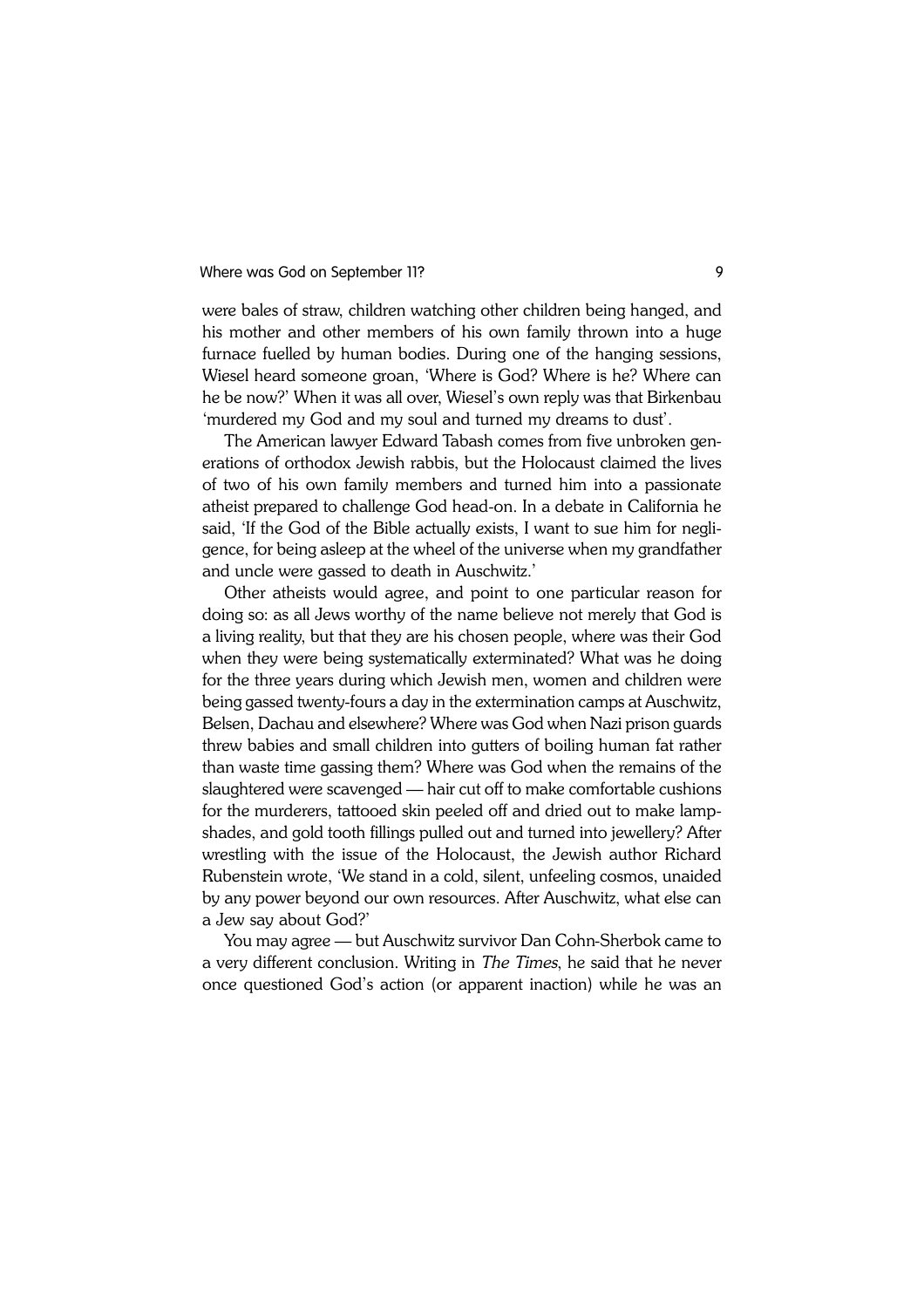inmate: 'It never occurred to me to associate the calamity we were experiencing with God — to blame him or believe in him less, or cease believing in him at all because he didn't come to our aid. God doesn't owe us that, or anything. We owe our lives to him. If someone believes that God is responsible for the death of six million because he doesn't somehow do something to save them, he's got his thinking reversed.'

Cohn-Sherbok is neither a fake nor a freak. He speaks from the heart for countless others who would say that their experience of suffering has strengthened rather than weakened their faith in God and given them a coherent insight into evil and its consequences. Before we examine why they can do this, I have some tough questions to ask those who see the Holocaust as God's tombstone, an obscene testimony to the fact that the idea of a loving Creator being in control of the universe is dead and buried.

#### What problem?

The Holocaust obviously raises huge questions for people who believe in God, but why should it cause any problem for atheists? If the British philosopher Bertrand Russell was right to dismiss man as 'a curious accident in a backwater', why should it matter in the least whether lives are ended slowly or suddenly, peacefully or painfully? If an atheist like the Oxford professor Peter Atkins is right in calling mankind 'just a bit of slime on a planet', why should we be remotely concerned at the systematic slaughter of six million Jews? Do we get traumatized when we see slime trodden on or shovelled down a drain?

The British anthropologist Sir Arthur Keith says that Hitler 'consciously sought to make the practices of Germany conform to the theory of atheistic evolution'. As all atheists are evolutionists, this is highly embarrassing for them, as evolution says that humankind is simply the result of countless chemical and biological accidents. If this is true, how can human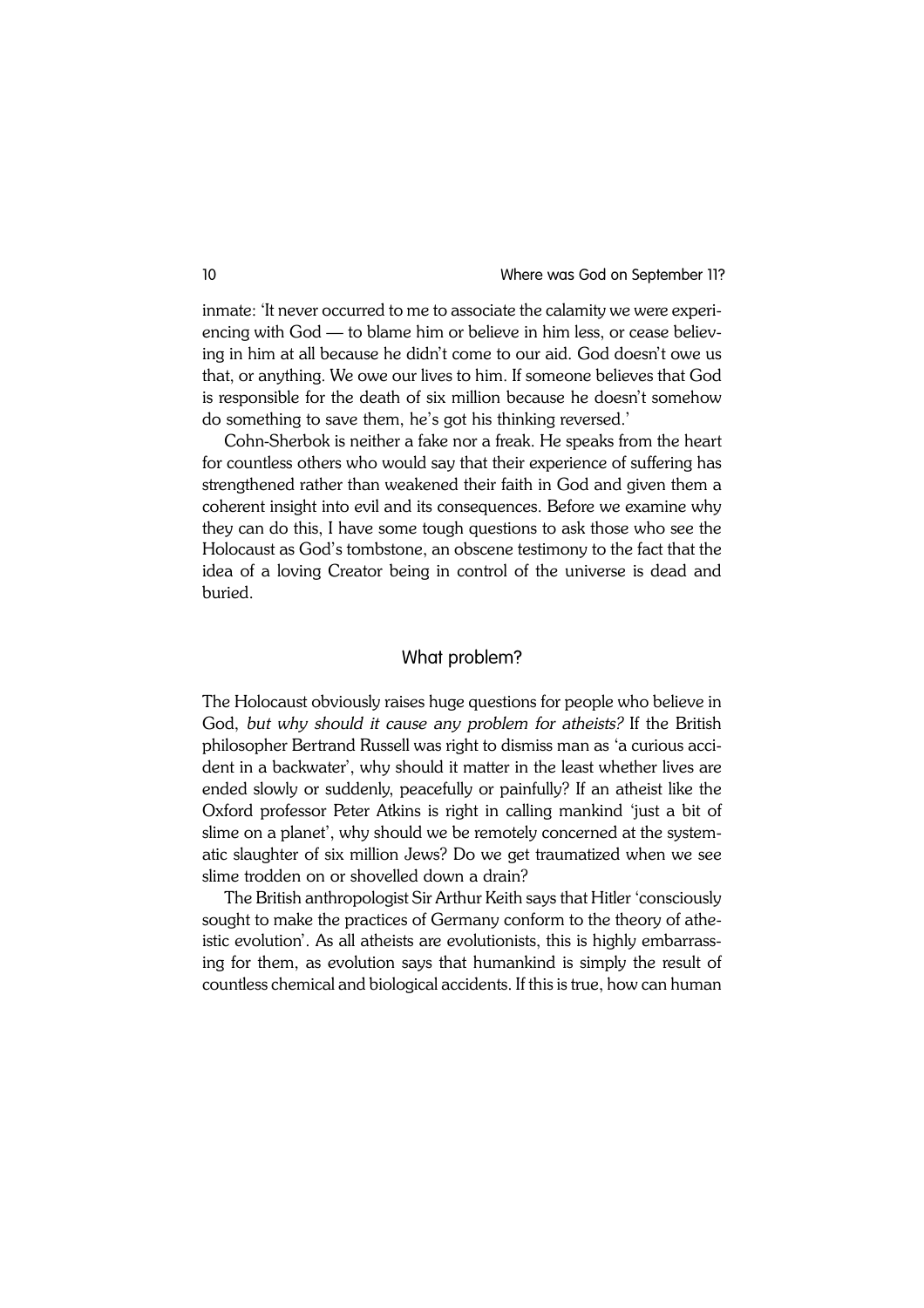beings have any personal value, and why should we turn a hair if any regime disposes of them by the million? The modern American author Henry Morris writes, 'In the biological theory of Darwin, Hitler found his most powerful weapon against human values,' while an Auschwitz survivor says that its gas chambers 'were the ultimate consequence of the theory that man is nothing but the product of heredity and environment'.

Why should the Holocaust raise any ethical problems for the atheist? In a godless universe, what one 'animal' does to another 'animal' is morally irrelevant — making it just as easy to commend the Holocaust as to condemn it. Although it caused appalling physical, mental and emotional pain and suffering, atheism has no way of declaring it to be radically wrong, as in the absence of absolute, transcendent ethics the word 'wrong' is meaningless. If we live in a world in which everything can be explained by physics, chemistry and biology, things we call 'good' and 'evil' are just impersonal, valueless data with no explanation. If there is no God, there is no universal moral law, and if there is no such law, nothing is essentially good or evil. An entrenched atheist like the Oxford zoologist Richard Dawkins concedes this without blinking and says that we live in a universe in which there is 'no design, no purpose, no evil and no good, nothing but blind, pitiless indifference'. Can you accept this, and brush aside the Holocaust as a meaningless event in a meaningless world?

Some people see moral values as a social contract aimed at producing what is usually called 'the greatest good of the greatest number', but Hitler would have signed up to that idea in a heartbeat! After all, he justified the extermination of Jews, gypsies, the mentally unstable and others in the long-term interests of a superior race that would eventually dominate the world.

These are tricky areas for the atheist because, as the modern thinker Ravi Zacharias points out, the Holocaust was 'the logical outworking of the demise of God'. Although Hitler was raised in the Roman Catholic Church and kept his formal ties with the church for his own political ends, he abandoned any pretence of faith at an early age. He described himself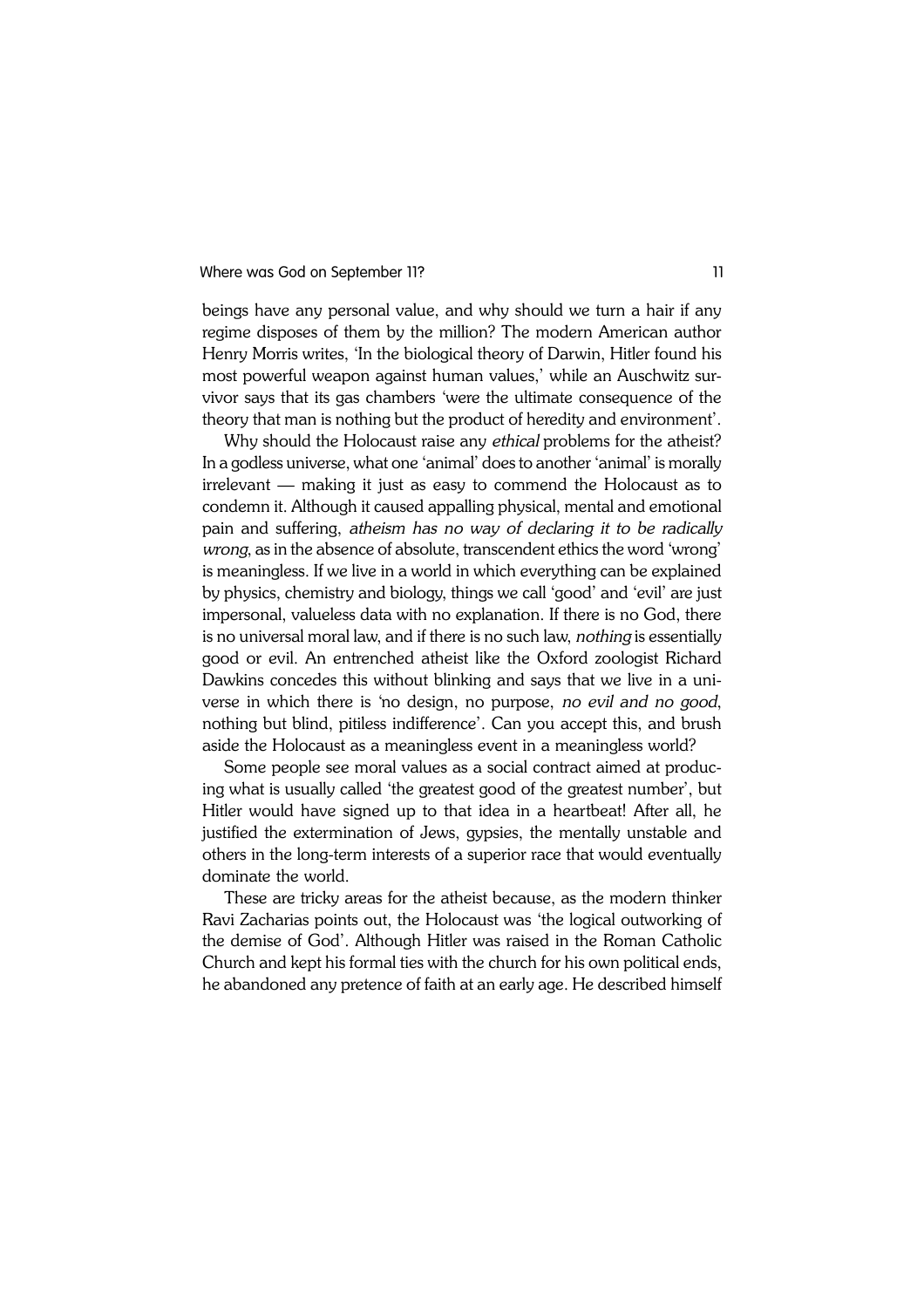as 'a total pagan', and called Christianity 'the hardest blow that ever struck humanity'. Any honest atheist would admit that he does not have answers to the questions raised by the Holocaust, but an honest and consistent atheist should realize that he has no reason or basis to raise them in the first place. Logically, evil and suffering are problems only to people who believe in God.

## The other side of the coin

Another flaw in the atheist's case is that logically speaking he has problems not merely with the existence of evil, but with the existence of good. In a universe that can be explained solely in terms of physics, chemistry and biology, 'good' becomes as meaningless as 'evil'. If you are an atheist, how do you explain goodness, love, kindness, generosity or sympathy? Atheists are clearly capable of all of these, but if human beings are just collections of bones, blood and tissue, what do these things mean and why is there any virtue in them? (Come to think of it, what does 'virtue' mean?) When Richard Dawkins admits that 'Universal love and the welfare of the species as a whole simply do not make evolutionary sense,' he is confirming that there is no way to arrive at personal morality from an impersonal universe. How can we jump from atoms to ethics and from molecules to morality? If we are nothing but genetically programmed machines, how can we condemn anything as being 'evil', or commend anything as being 'good'? Why should we be concerned over issues of justice or fairness, or feel any obligation to treat others with dignity or respect?

People sometimes respond to tragedy by asking, 'How can there be a just God?' but the question is logically flawed. How do these people get the idea of things being just or unjust? Without a God of absolute justice, words like 'just' and 'unjust' have no moral content but are matters of personal opinion at best and meaningless at worst. Far from moral problems ruling out the existence of God, our sense of things being right or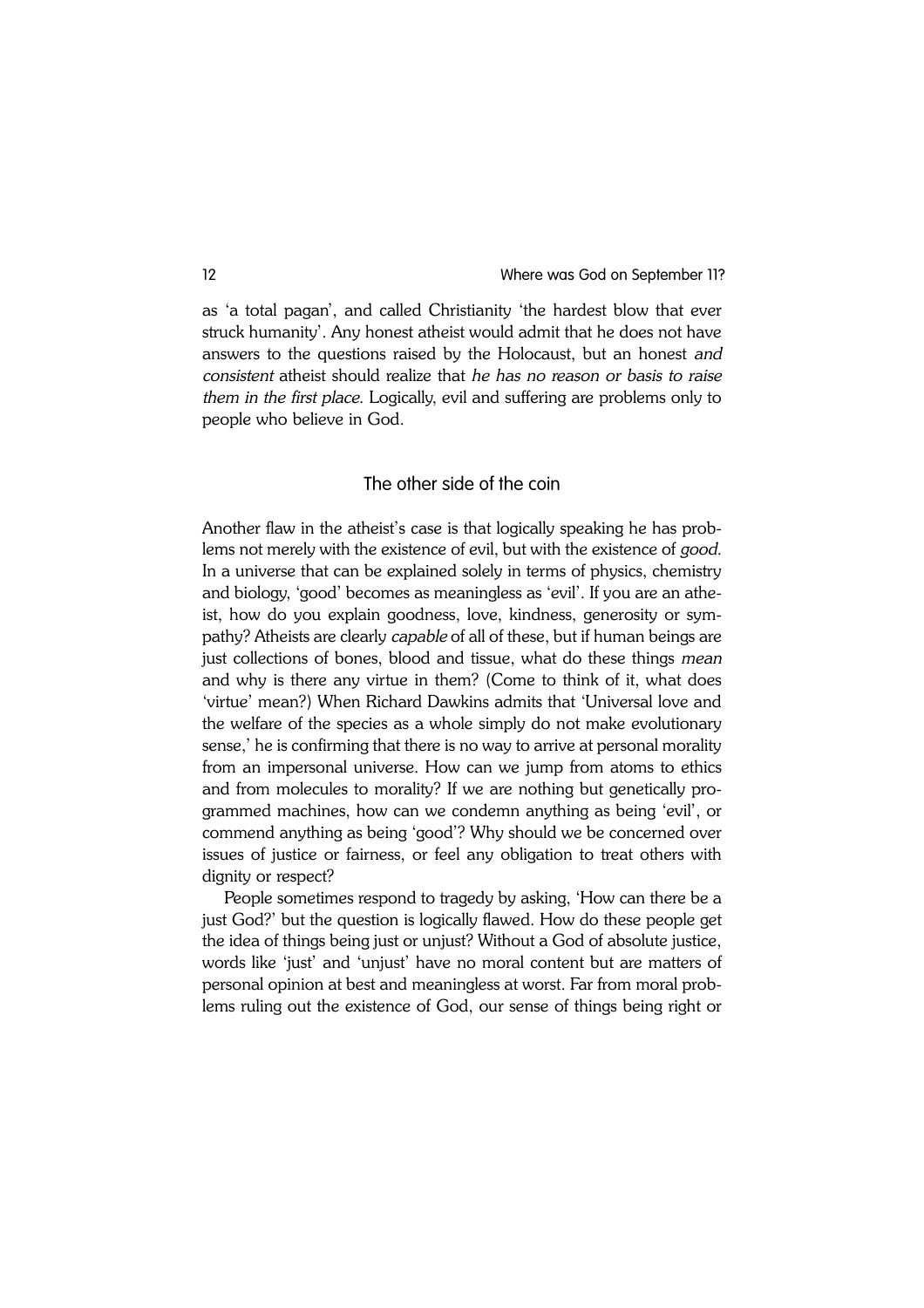wrong, fair or unfair, just or unjust provides a strong clue that there is some transcendent standard that affects us all. As the philosopher Alvin Plantinga points out, atheists are coming to realize this: 'Now, as opposed to 20-25 years ago, most [atheists] have conceded that in fact there isn't any inconsistency between the existence of an omnipotent, omniscient and wholly good God and the existence of the evil the world contains.' Had you grasped that the existence of evil points towards the existence of God, not away from it?

#### Facing facts

There is no way in which the person who believes in the God revealed in the Bible can evade the issue of evil and suffering, but before we look at what the Bible says on the subject we need to nail down some basic facts.

 Although our planet provides enough food to feed all six billion of us, millions die of starvation every year because of our exploitation or mismanagement of the earth's resources and the vicious policies of dictatorial regimes, while the selfish pollution of the atmosphere results in agony and death for many others. Can we blame God for this?

• Suffering is often caused by human error or incompetence. The owners of the Titanic reduced the recommended number of lifeboats to avoid the boat deck looking cluttered. The Aberfan enquiry pinpointed the 'bungling ineptitude' of those who built the slag-heap over a stream. The International Atomic Enquiry Agency blamed 'defective safety culture' for the Chernobyl disaster. Even if we ignore the many millions who have been killed or wounded in military conflict and in acts of personal violence, these examples are sufficient to show that man himself is directly responsible for a great deal of human suffering. How can we put God in the dock?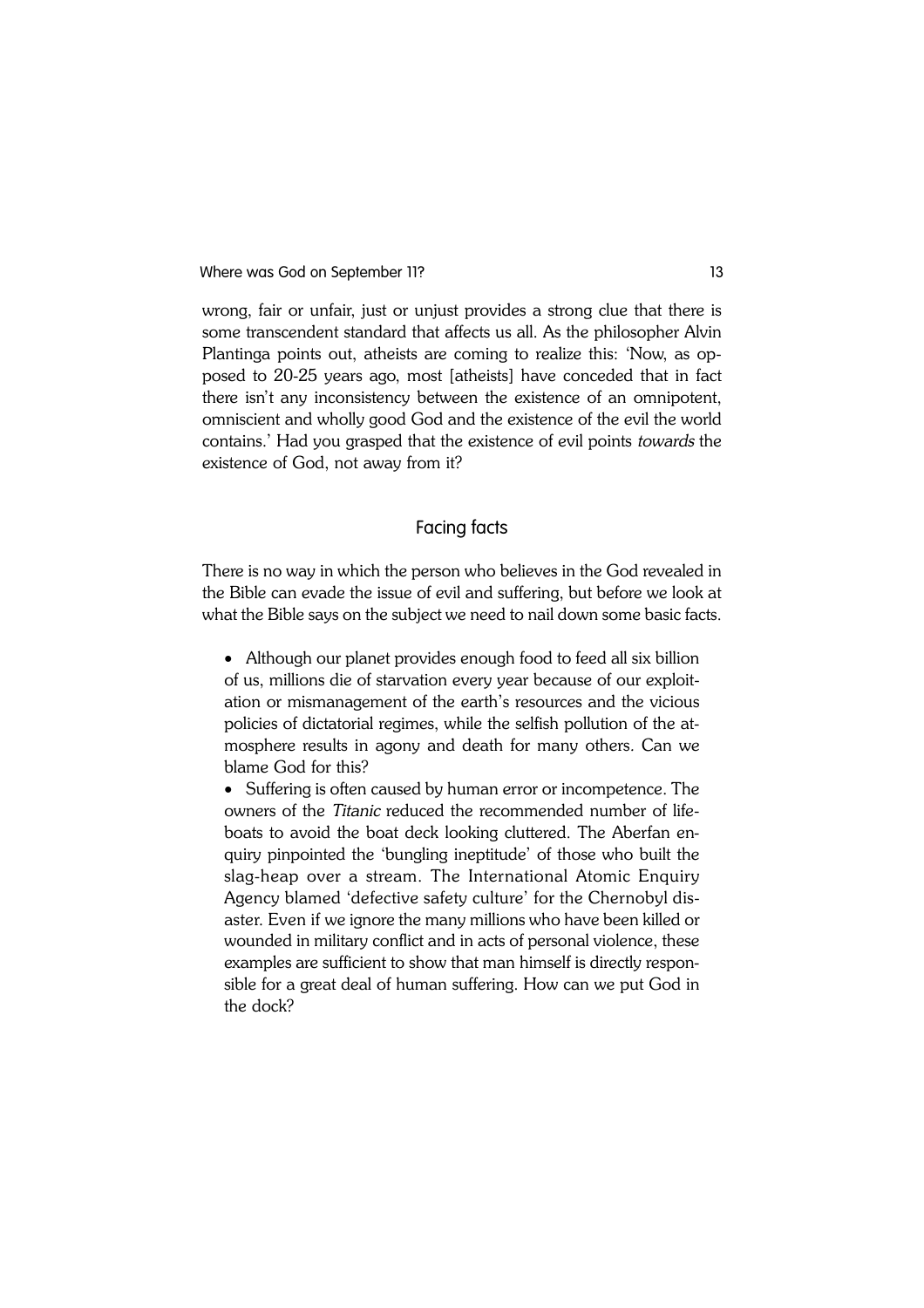A great deal of human suffering is self-inflicted. Smokers who ignore health warnings and are crippled by lung cancer or heart disease, heavy drinkers who suffer from cirrhosis of the liver, drug addicts and those dying of AIDS after indiscriminate sex are obvious examples. So are gluttons whose health collapses, workaholics who drive themselves to physical or mental breakdowns, and the countless people who suffer from serious illness as a direct result of suppressed hatred, anger, bitterness and envy. Can we seriously blame God for their behaviour?

The link between wrongdoing and its consequences is so clear that we need to get personal here. Ravi Zacharias tells of a discussion he and some friends had with one of America's biggest construction tycoons who wanted to know why God was silent when there was so much evil in the world. At one point someone asked him, 'Since evil seems to trouble you so much, I would be curious to know what you have done about the evil you see within you.' There was what Zacharias called 'a red-faced silence'. How would you have responded? Are you ruthlessly doing everything you can to root out from your life whatever you sense to be less than perfect?

## The blurred reflection

When we turn to the Bible, the first thing we notice is that far from giving slick and easy answers to the questions raised by evil and suffering, it confirms that we all have to reckon with 'the secret power of lawlessness' (2 Thessalonians 2:7). At first glance, this may seem to be evading the issue, but there is no logical basis for assuming that God owes us a detailed explanation for everything that goes on in the world — and leaving us with questions is not the same as leaving us in the dark. The Bible confirms that, in this life, 'We see but a poor reflection as in a mirror' (1 Corinthians 13:12). Why should this surprise us, or make us decide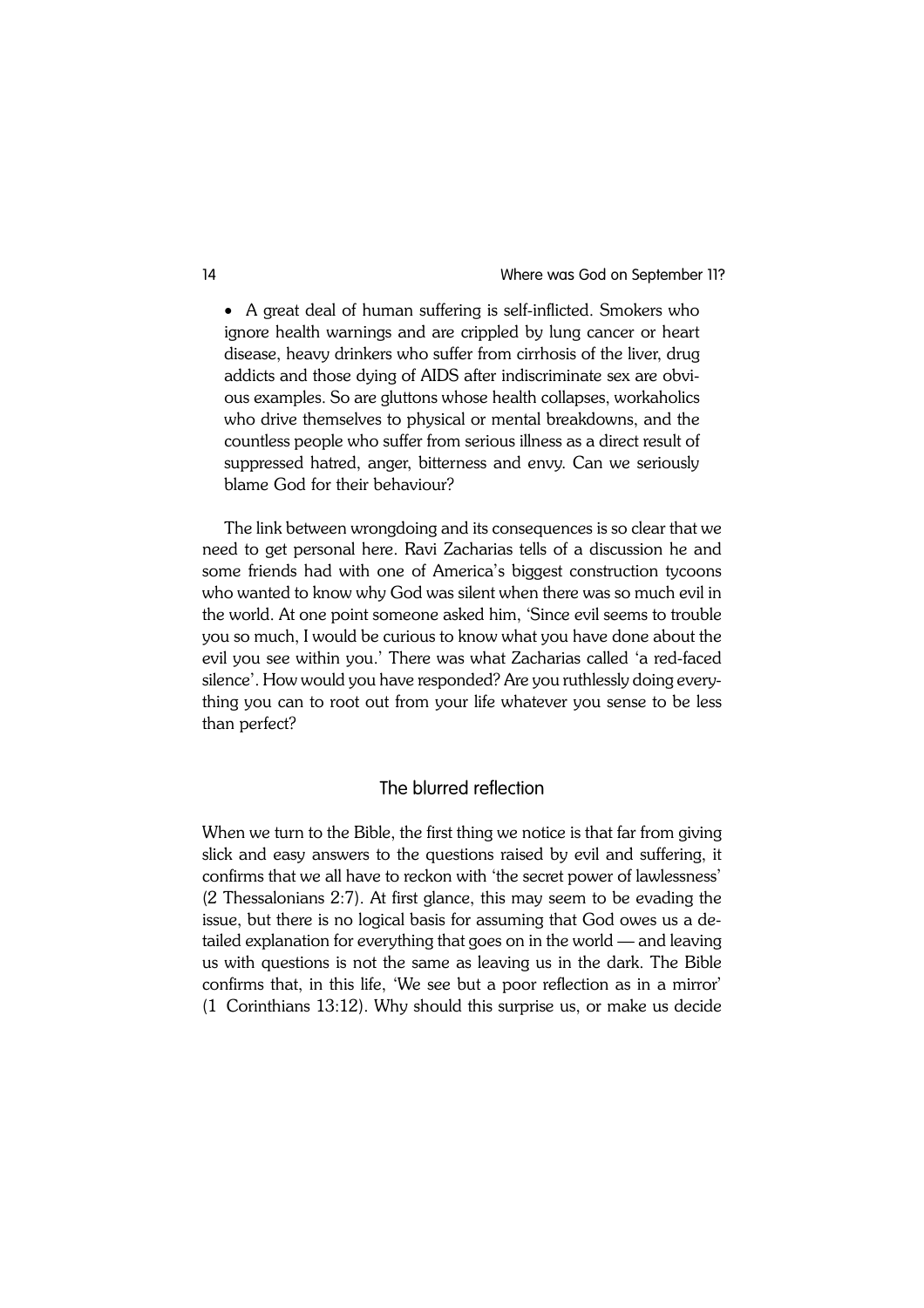that God is non-existent? How could we know all the answers unless we had total knowledge of everything? To say that unless we see the whole picture there is no picture is not intelligence but arrogance.

In Paul's day a mirror would have been made from burnished metal, giving a somewhat blurred image; but it would still have given some indication of what it was reflecting. On the issue of evil and suffering, even the strongest believer in God has to admit that there are enigmas, grey areas and unanswered questions. Yet to say that something is mysterious is not to say that we can know nothing about it, and we can now turn to look at some of the Bible's teaching on the subject. There is only one place to begin.

### The stained planet

An article in The Times once asked, 'What's wrong with the world?' In the correspondence that followed, the shortest letter was by far the best:

In response to your question, 'What's wrong with the world?' — I am.

> Yours faithfully, G. K. Chesterton.

The well-known British author's confession rings a bell; when looking for somebody to blame for evil and suffering, nobody is in a position to point an accusing finger at God.

The Bible says that when God created the world it was without blemish of any kind, reflecting his own perfect nature: 'God saw all that he had made, and it was very good'(Genesis 1:31). Included in this perfect world was humanity, distinct from all the rest of creation in being made 'in the image of God' (Genesis 1:27), a phrase that tells us at least three things about man.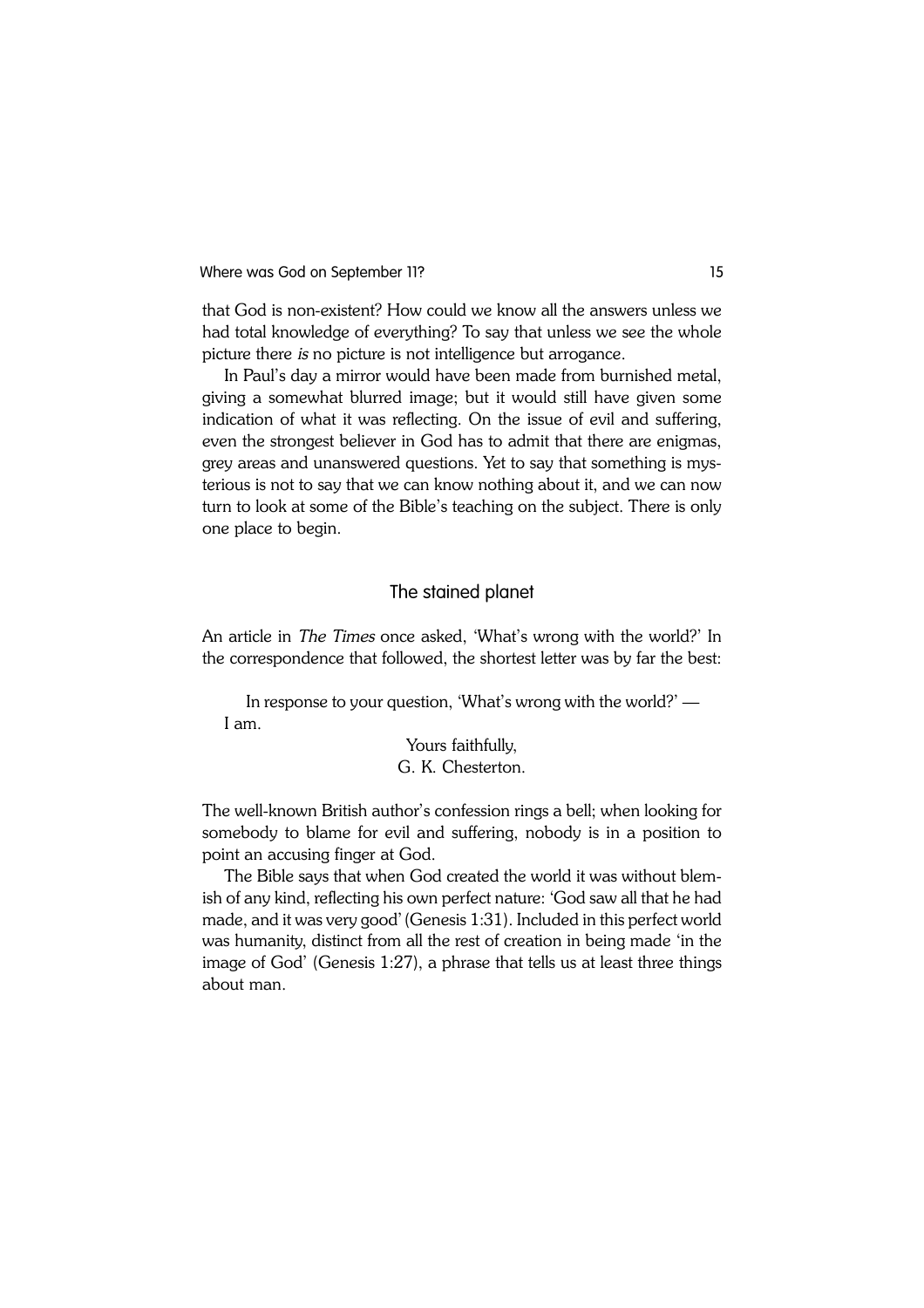1. He was created as a personal being, capable of a living relationship with his Creator and with his fellow human beings.

2. He was created as a moral being, his conscience making him aware by nature of the difference between right and wrong.

3. He was created as a rational being, able not merely to think, draw conclusions and make sensible decisions, but specifically to make moral choices. Although moral perfection was stamped upon him at his creation, he was not a robot, programmed to do whatever God dictated. Instead, he had the ability to obey God and the freedom to disobey him.

This state of perfection went on for some time, but at some point a created angel or spirit called Satan, who had rebelled against God's authority, persuaded Adam and his wife Eve to disbelieve God and disobey his clear directions. The moment they did so, 'Sin entered the world' (Romans 5:12) — with catastrophic results.

 Man's relationship with God, which had depended on unqualified obedience to his perfect will, was shattered. Man retained his spiritual nature, but lost his spiritual life. He remained a person, but forfeited dynamic union with his Maker.

• He lost his innocence and his moral free will, his very nature becoming infected with godless ideas, attitudes and affections.

• His own personality was wrecked. He lost his self-esteem and for the first time knew what it was to be guilty, alienated, ashamed, anxious and afraid.

 His inter-personal relationships were poisoned by suspicion, dishonesty, mistrust and the need to justify himself.

• His body became subject to decay, disease and death, things that were never built into man's original make-up.

Two things bring the history of human rebellion right up to date. Adam sinned as the representative head of the entire human race and, because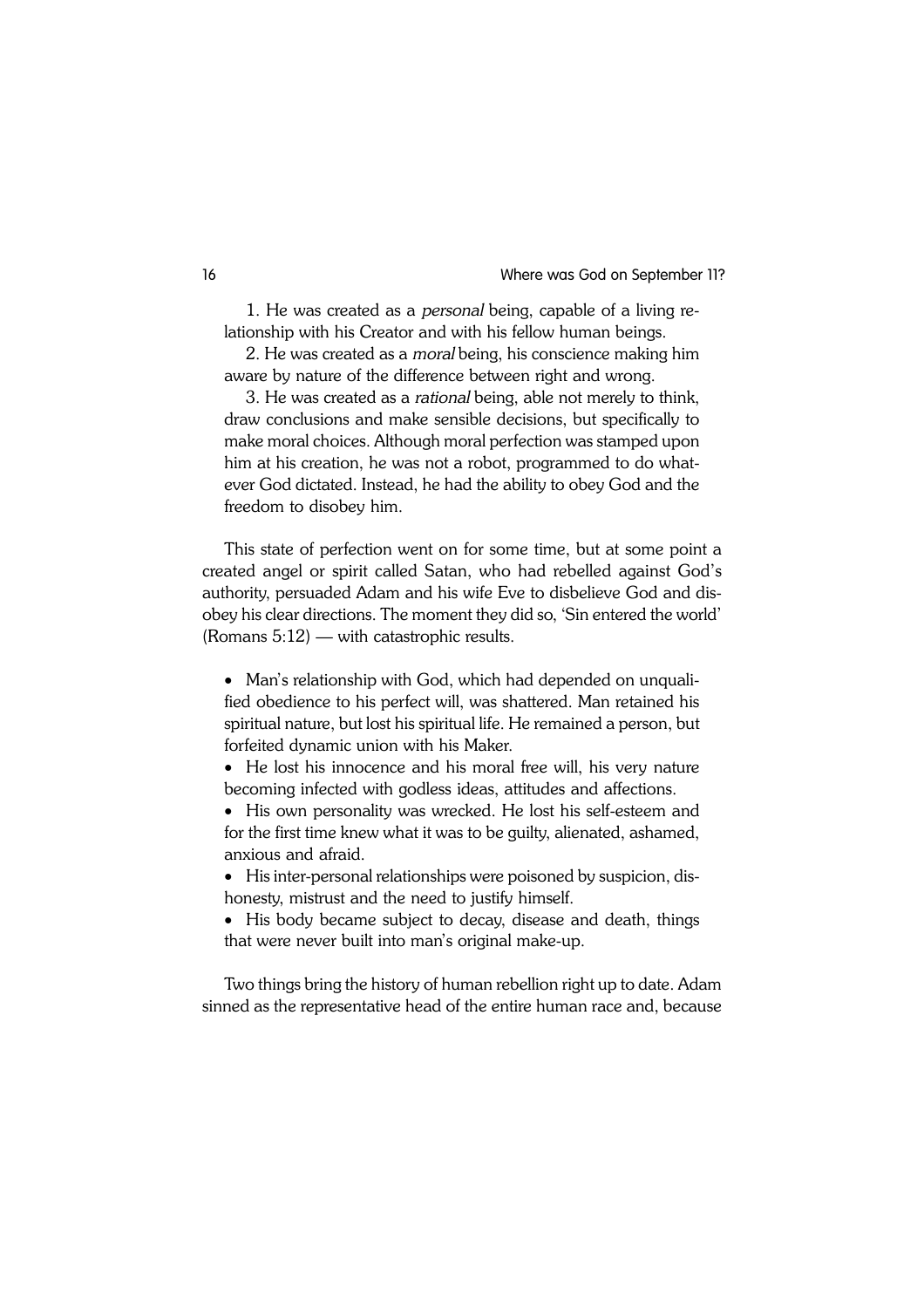humanity is an integrated whole, he took the entire species with him: 'Sin entered the world through one man, and death through sin, and in this way death came to all men, because all sinned' (Romans 5:12). Tied in to this is the fact that Adam began to father children after his fall into sin and that he did so 'in his own likeness, in his own image' (Genesis 5:3). Like poison dumped at the source of a river, Adam's polluted and depraved nature has been passed on to every succeeding generation, and all of humanity is caught up in its flow. You and I did not begin life in a state of moral neutrality, but with sinful tendencies and desires waiting to express themselves in words, thoughts and actions. Does your own experience not confirm this?

Rebellion against a God of infinite goodness, holiness and truth is infinitely evil, and the consequences were so far-reaching that the entire cosmos was dislocated, leaving the whole creation 'groaning as in the pains of childbirth right up to the present time' (Romans 8:22). The world as we now see it is not in its original condition, but is radically ruined by sin, and we live on what someone has called 'a stained planet'. Earthquakes, volcanoes, floods and hurricanes were unknown before sin entered the world, and the suffering and death they cause are due to what the British author Stuart Olyott calls 'contempt for God', man's rebellion against his Maker's authority.

The big question here is why God should have taken such an obvious risk in giving man moral freedom in the first place. Whatever the answer might be, not even an all-powerful God could give man freedom and at the same time guarantee that he would use it wisely. A person who is free and yet not free is a contradiction in terms; not even God could bestow and withhold freedom at one and the same time. Yet to deny that God could possibly have arranged things the way he did is going too far, as the Bible says that his wisdom and love are infinite and that 'His way is perfect' (Psalm 18:30).

Can we possibly prove that God was wrong to give man freedom of moral choice? Would creating robots have been wiser? How can we know God's reasons and purposes unless we know everything he knows? In his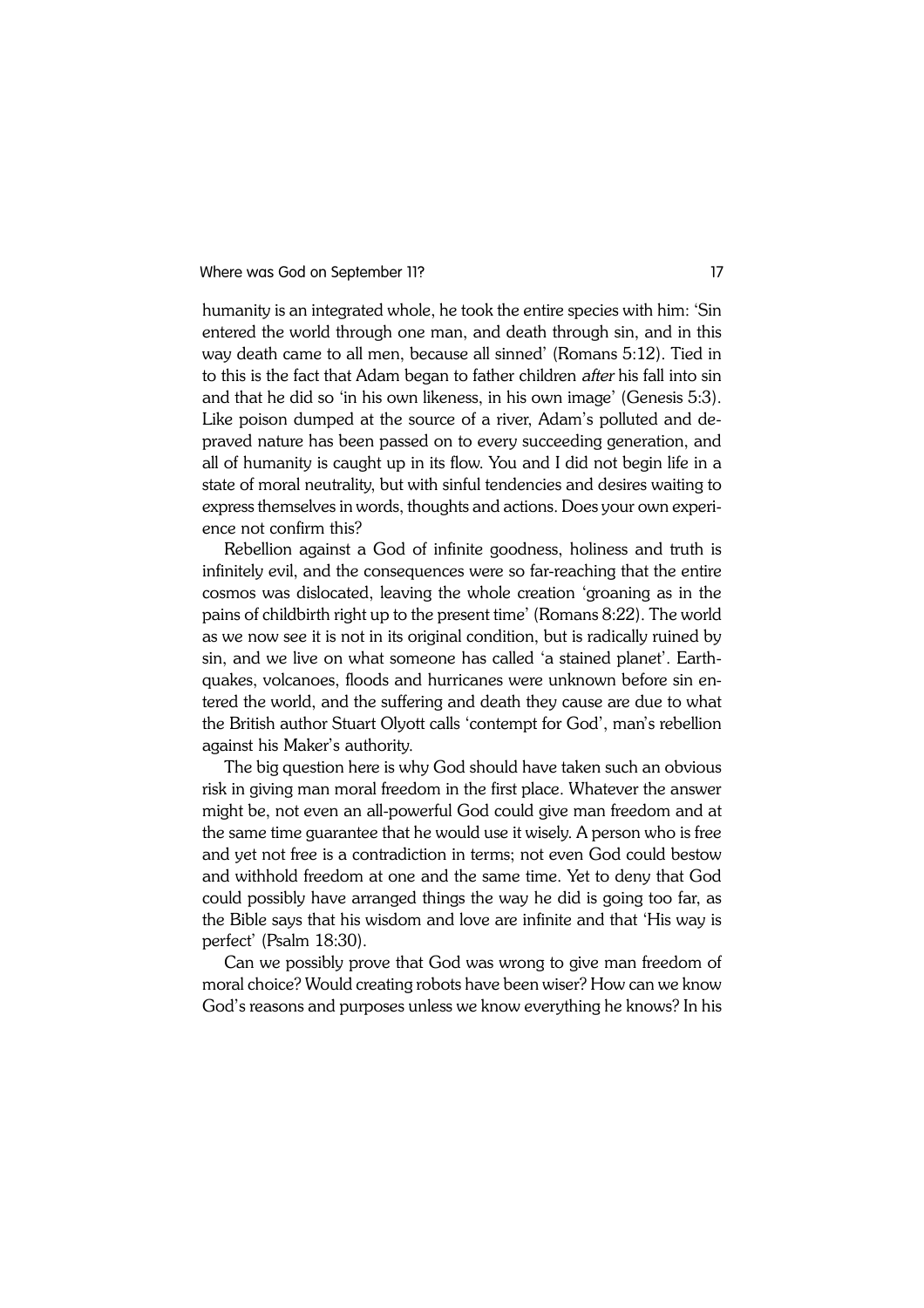book How Long, O Lord?, the American author Don Carson writes that God's way of working 'defies our attempt to tame it by reason', then adds, 'I do not mean it is illogical; I mean that we do not know enough to be able to unpack it and domesticate it.' As finite, fallen creatures we need to swallow our pride and accept that God's ways are beyond our finite understanding. Refusing to do this, and claiming that the existence of evil rules out our creation by a wise and loving God, is irrational, illogical and unbiblical.

#### An interfering God?

But would an all-powerful, all-loving God not intervene to prevent evil and the suffering it causes? That question is best answered by asking others.

What kind of God would do this whenever we wanted him to? In the debate mentioned earlier, Edward Tabash called God a 'moral monster' and issued this challenge: 'If you are listening, and you are really there, show yourself right now… Do a colossal miracle… Show me something more than ancient hearsay to prove your existence.' When nothing happened, Tabash claimed to have proved his case — but he missed the point that a God who allowed himself to be ordered around in this way would be surrendering the very qualities that make him God. The kind of God who jumps whenever anybody (atheist or otherwise) shouts, 'Jump!' may exist in fairy tales but not in the real world.

Do we really want God to prevent things happening (or cause other things to happen) by manipulating the laws of physics in such a way that we would never know from one moment to another which were working and which had been suspended? If God tweaked the laws of nature billions of times a day merely to ensure everybody's safety, comfort or success, science would be impossible and, as Francis Bridger says in his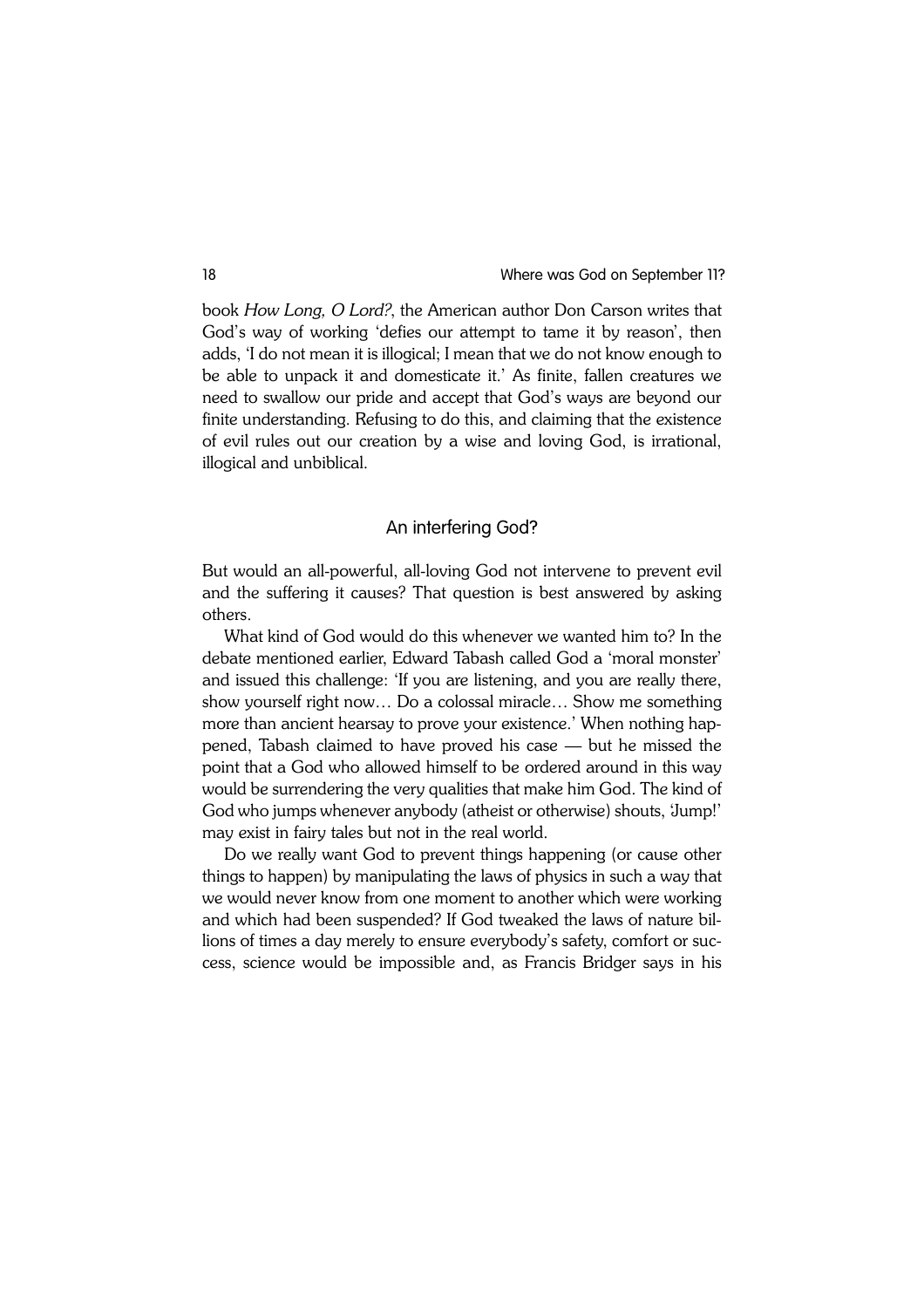book Why Can't I Have Faith?, 'We should be reduced to such a state of physical, social and psychological instability that life would fall apart, paradoxically bringing even more suffering in its train.'

Turning to moral issues, at what level should God intervene? We might say that he should not have allowed the worst offenders — the Hitlers, Pol Pots and Mao Tse-tungs of this world — to do what they did. But what about the next level — say, thugs, sadists, rapists, child abusers and drug pushers — should God step in and stop them? If he did so, another 'layer' of offenders would become the worst — say, drunk drivers, shoplifters, burglars and the like. If we argued like this we would soon get to the point at which we would be demanding that God should intervene to prevent all evil. Would you settle for that, even if it meant having your own thoughts, words and actions controlled by a cosmic puppet-master, robbing you of all freedom and responsibility?

This kind of God would also need to control thoughts and actions that were the indirect causes of suffering. After my weekly game of golf I drive to pick up my wife from another appointment. Imagine that I am delayed by those playing in front of me, then find that I am running behind schedule. Dashing out of the clubhouse to the car park, I accidentally knock over a lady member who hits her head so violently on a concrete kerb that she sustains irreparable brain damage. How should God have intervened to prevent subsequent years of suffering? By causing the players in front of me to play better or faster? By making me choose an earlier starting time? By shortening the time it took me to shower and change after the game? By steering the lady into the clubhouse through a different door? Would you honestly accept the idea of a God who manipulated things in this way, squeezing out every atom of your independence or choice?

Suggesting that God should intervene to prevent all evil and suffering sounds reasonable in theory, but when we think it through it raises more problems than it solves. The Bible points us in a very different direction.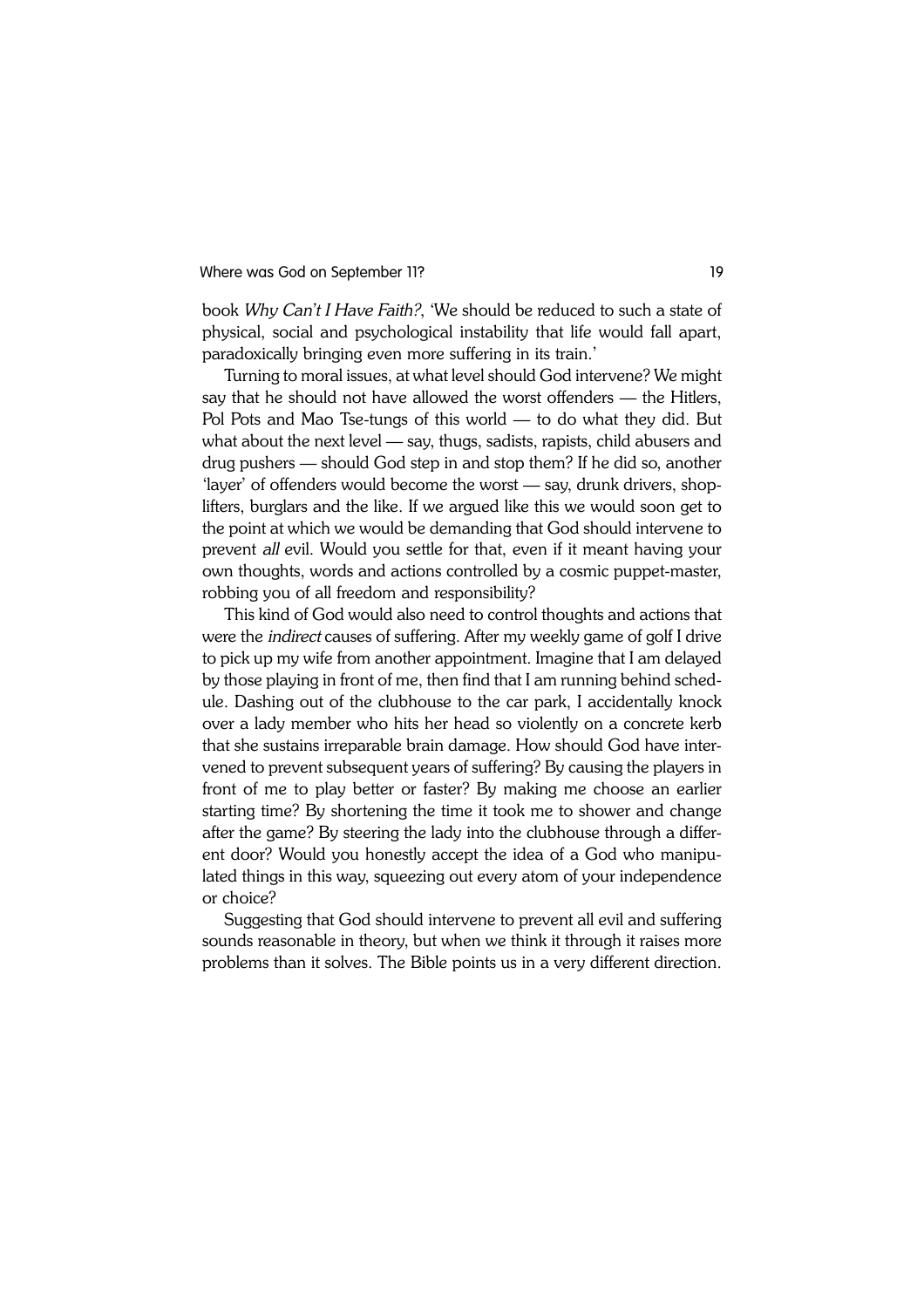#### A case history

The Bible's fullest treatment of the issue of evil and suffering is the story of a man called Job, who lived over 3,000 years ago. Rated 'the greatest man among all the people of the East'(Job 1:3), he was seriously wealthy and the father of seven sons and three daughters. What is more, he was 'blameless and upright; he feared God and shunned evil' (Job 1:1). He seemed to have everything going for him, but in one terrible day he lost over 11,000 animals, many of his servants were killed and all his ten children died when a tornado struck the house in which they were holding a party (see Job 1:13-19). Yet after being hit by this personal holocaust, Job 'fell to the ground in worship' and said:

Naked I came from my mother's womb, and naked I shall depart. The LORD gave and the LORD has taken away; may the name of the LORD be praised

(Job 1:20-21).

This was a stupendous declaration of faith in the sovereignty of God, but it did nothing to stop Job's suffering. His own health began to deteriorate; he was covered with boils, his skin began to peel off, his eyes grew weak, his teeth began to rot and he was hit by a combination of fever, insomnia and depression. Those nearest to him turned the screw and his wife was so sure things were hopeless that she indirectly challenged him to commit suicide: 'Curse God and die!' (Job 2:9). An inner circle of friends began by being sympathetic, but soon changed their tune and told Job that his great suffering must be punishment for great sin, one of them even suggesting that Job was probably getting off lightly.

From then on, Job rode an emotional roller-coaster. At one point he wished he had been stillborn: 'Why did I not perish at birth?' (Job 3:11), while at other times he looked forward to an infinitely fuller life after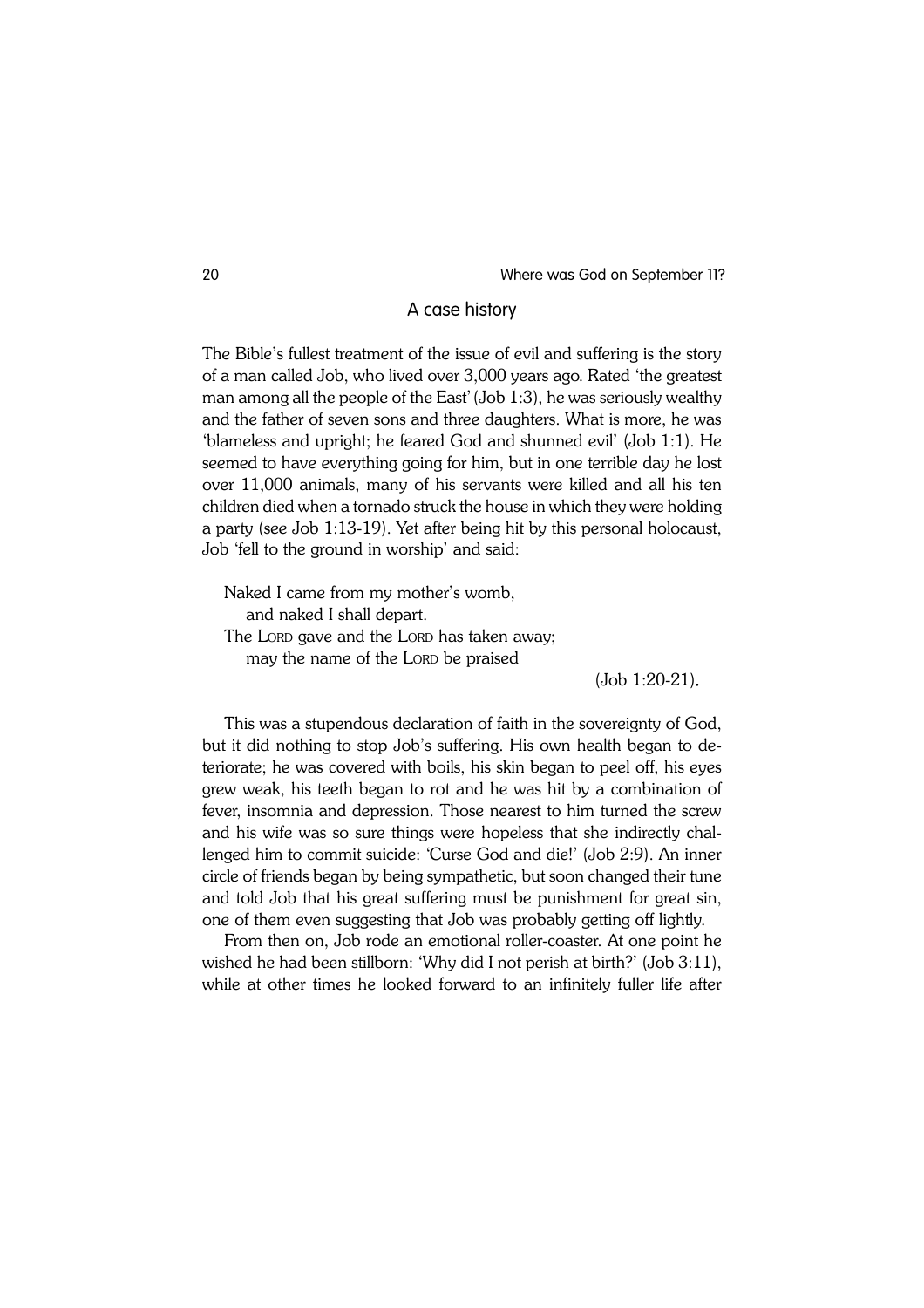death and the prospect of spending eternity in God's presence: 'I know that my Redeemer lives… I myself will see him with my own eyes' (Job 19:25). He questioned God's justice in allowing the ungodly to 'spend their years in prosperity and go down to the grave in peace' (Job 21:13), while he was 'reduced to dust and ashes' (Job 30:19). There were periods when he felt that God was either distant or deaf, with no concern for his pain and no inclination to answer his prayers. Throughout this time, his friends kept up such a barrage of questions, advice and accusations that Job complained, 'Will your long-winded speeches never end?'(Job 16:3). Then came the decisive turning-point of the whole story — God spoke directly to Job.

God's response to Job's agonizing questions forms the Bible's fullest treatment of the issue of evil and suffering — yet it never mentions either! Instead of giving Job a neatly packaged explanation, God took a very different line. Often in the form of questions, Job was reminded of the way in which the natural world pointed to God's overwhelming greatness and power in contrast to man's dependence and weakness:

Where were you when I laid the earth's foundation?

| Have you ever given orders to the morning<br>or shown the dawn its place? | (Job 38:12). |
|---------------------------------------------------------------------------|--------------|
| Can you bind the beautiful Pleiades?<br>Can you loose the cords of Orion? | (Job 38:31). |
| Do you send the lightning bolts on their way?                             | (Job 38:35). |

(Job 38:4).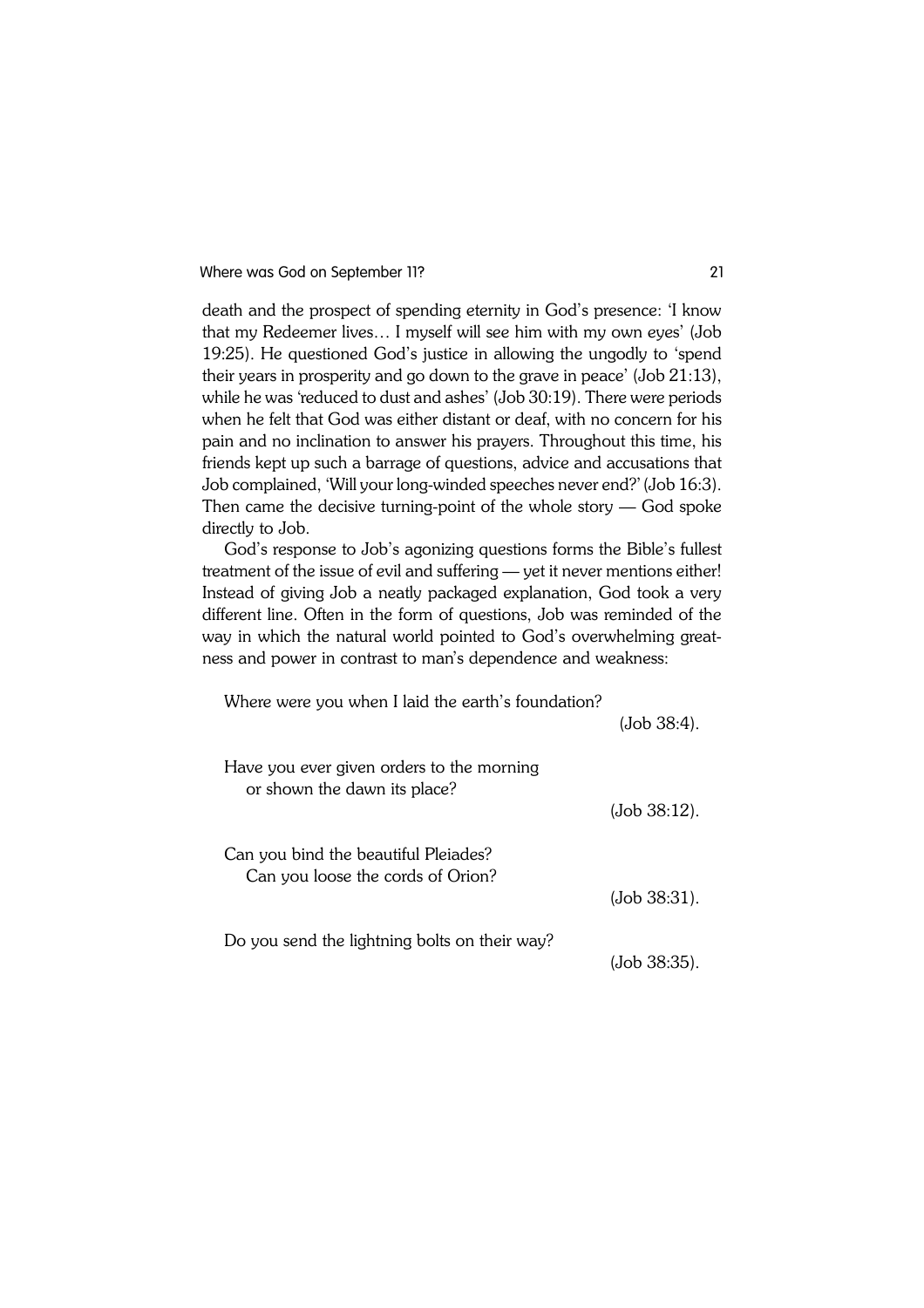Can you set up God's dominion over the earth?

(Job 38:33).

Do you have an arm like God's?

(Job 40:9).

The closest God came to answering Job's questions directly was to ask some of his own:

Will the one who contends with the Almighty correct him? … Would you discredit my justice? Would you condemn me to justify yourself?

(Job 40:1,8).

God told him nothing about the cause of pain and suffering, but focused instead on man's response. The torrent of words poured out by his friends had done nothing to bring Job clarity, comfort or courage — they had been 'words without knowledge' (Job 38:2) — but now he was able to see things in their right perspective

 God was in absolute control of the universe, and nothing could frustrate his eternal purposes: 'I know that you can do all things; no plan of yours can be thwarted' (Job 42:1).

• He was in no position to argue with God or to question his dealings with him: 'I am unworthy — how can I reply to you?' (Job 40:4).

• He was not in possession of all the facts: 'Surely I spoke of things I did not understand, things too wonderful for me to know' (Job 42:3).

 $\bullet$  A living relationship with God was infinitely better than religious feelings or ideas: 'My ears had heard of you but now my eyes have seen you' (Job 42:5).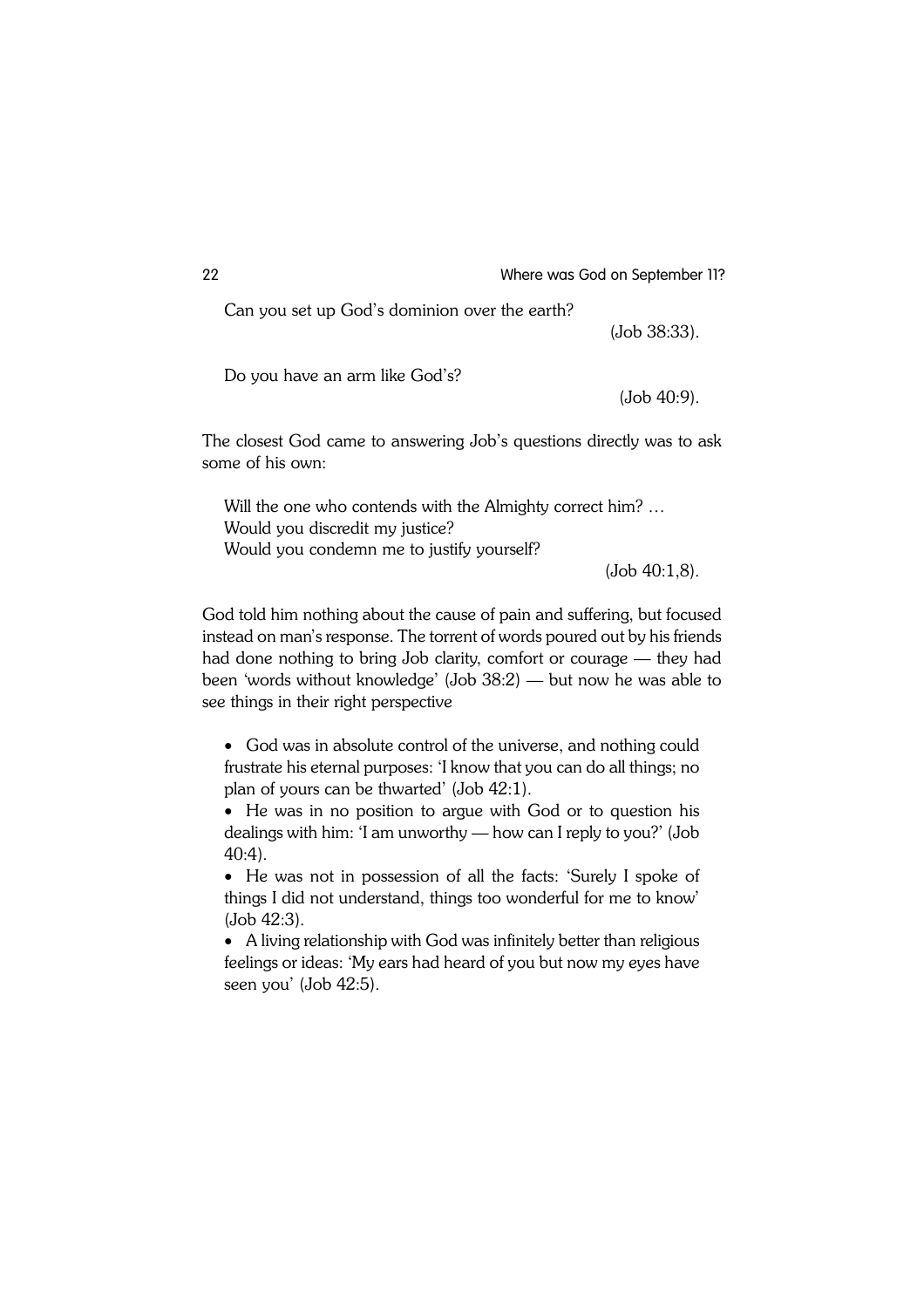He should confess that he had been wrong to question God's power, justice and love and should humbly commit himself to him: 'I despise myself and repent in dust and ashes' (Job 42:6).

There are important principles here. Job did not get a line-by-line answer to his questions, but he learned to trust God in the dark. This was not giving in to fate but, as the Irish preacher Herbert Carson movingly puts it, responding 'like a child in the darkness gripped in his father's arms'.God does not spell out to us why he allowed sin to enter the universe but, without telling us how this works out in practice, assures us that he is in control of even the worst of its effects.

Job's story tells us that it is less important to know all the answers than to know and trust the one who does. Laying hold on this alone can be a liberating experience. Some years ago my wife was being crushed by lifethreatening clinical depression. Her faith had virtually evaporated and there seemed to be no relief in sight. Then, twice in one week, people wrote to her in almost identical words, the gist of their messages being that God was under no obligation to explain anything that he caused or allowed to come into our lives. This did not give us cut-and-dried answers to all our questions, but within a day or so the suffocating cloud had lifted and Joyce emerged with her faith renewed and deepened.

#### God's megaphone

In his well-known book The Problem of Pain, C. S. Lewis wrote, 'God whispers to us in our pleasures, speaks in our conscience, but shouts in our pains; it is his megaphone to rouse a deaf world.' Lewis was right. Life's pleasant experiences have often been seen as tokens of God's goodness, while sudden stabs of conscience have frequently brought a sense of moral responsibility. But how does God 'shout in our pains'? In many ways. The Bible tells us that God uses suffering to underline our physical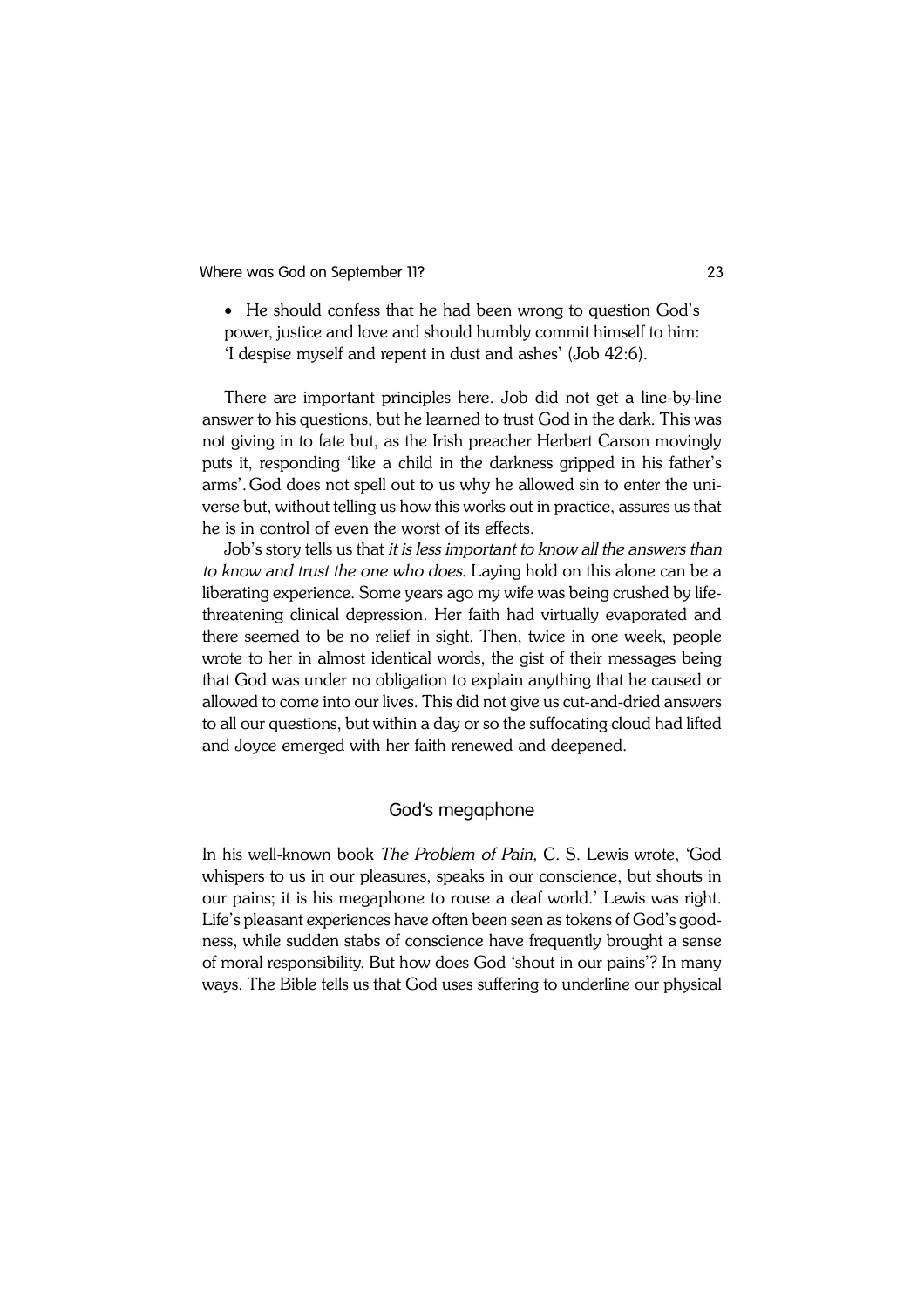frailty, to remind us that we are not immune from the consequences of sin, to teach us that there is more to life than physical health and strength, to encourage us to look to him for help in coping with the pressures and pains of living in a fallen world, to develop depth of character and to learn how to be sensitive and sympathetic to the needs of others.

Above all, God uses suffering to divert our attention from the present to the future and from the brevity of time to the vastness of eternity. So much of our time can be taken up with trivialities such as fashion, sport, deciding where to go on holiday, choosing which restaurant to eat in, or selecting wallpaper, but when a major disaster hits the headlines, or a serious accident or illness strikes, these things suddenly become utterly irrelevant, and we begin to think seriously about the certainty of our own death and of what might lie beyond. At this point, atheism offers nothing (literally) but dust and ashes. As Herbert Carson writes, 'To look ahead from a purely human standpoint is to see only the next hill — the continuing pain, the persistent sorrow, the debilitating illness with its relentless progress… All we can do, if that is the limit of our horizon, is to stumble on as best we can.'

The Bible gives a very different perspective and says that although God allows evil and suffering to coexist for the time being, and for purposes we can never fully understand, they will one day be eliminated and the problems they produce perfectly and permanently solved. The God who brought the present order of things into existence, and who is 'sustaining all things by his powerful word' (Hebrews 1:3), will bring this devastated and degraded world to an end and transform the entire universe into 'a new heaven and a new earth, the home of righteousness' (2 Peter 3:13), in which there will be 'no more death or mourning or crying or pain', because 'the old order of things' will have 'passed away' (Revelation 21:4).

When the atheist claims that an all-powerful God could overcome evil and that an all-loving God would do so, the person who believes in God agrees, but adds that as it is not happening at present we can be certain that it will happen in the future. The day is coming when God will make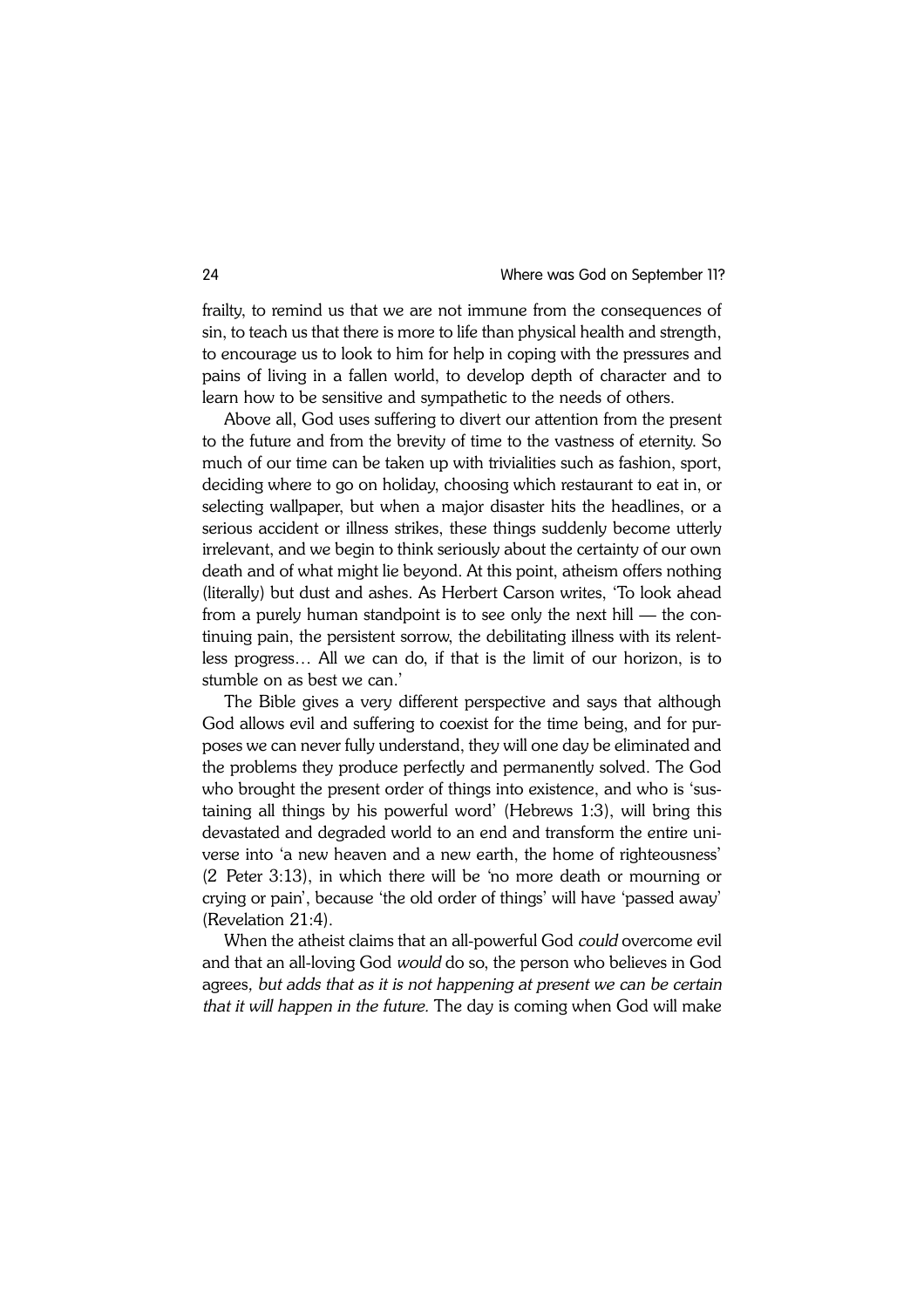a cosmic moral adjustment. Perfect justice will not only be done, but will be seen to be done. The wicked will no longer prosper, the righteous will no longer suffer and the problem of evil will be fully and finally settled beyond all doubt and dispute. This is what enabled a New Testament writer to brush aside twenty years of almost unrelenting pain and pressure as 'light and momentary troubles' and to assure his fellow believers, 'Our present sufferings are not worth comparing with the glory that will be revealed in us' (Romans 8:18). The existence of evil does not eliminate the possibility of God, but the existence of God guarantees the elimination of evil.

 This points us to two parallel truths. The first is that if we confine our thinking to time and space alone there is no way in which we can begin to get to grips with the issue of evil and suffering. Answers to questions about meaning and purpose lie outside of the 'box' in which we naturally live and think. Just as the movement of the tides makes no sense until we know about the gravitational pull of the moon, so our 'boxed-in' thinking can never find answers that will quieten our minds or satisfy our hearts.

 The second truth is that the Christian response to evil and suffering does go beyond time and space and opens us up to wider thinking. It is rooted in a personal relationship with God, who is not an impotent spectator of human agony, but is in total and immediate control of everything that happens.

#### The man who was God

Yet the Bible adds an even greater truth. It tells us that God has entered intimately into the reality of human suffering and at indescribable cost has taken radical action to punish evil and eventually to destroy it. He did so in the person of Jesus Christ

In the smash-hit musical Jesus Christ Superstar, Mary Magdalene sings, 'He's a man, he's just a man.' She was right — and wrong! The Bible certainly makes it clear that although his character, words and actions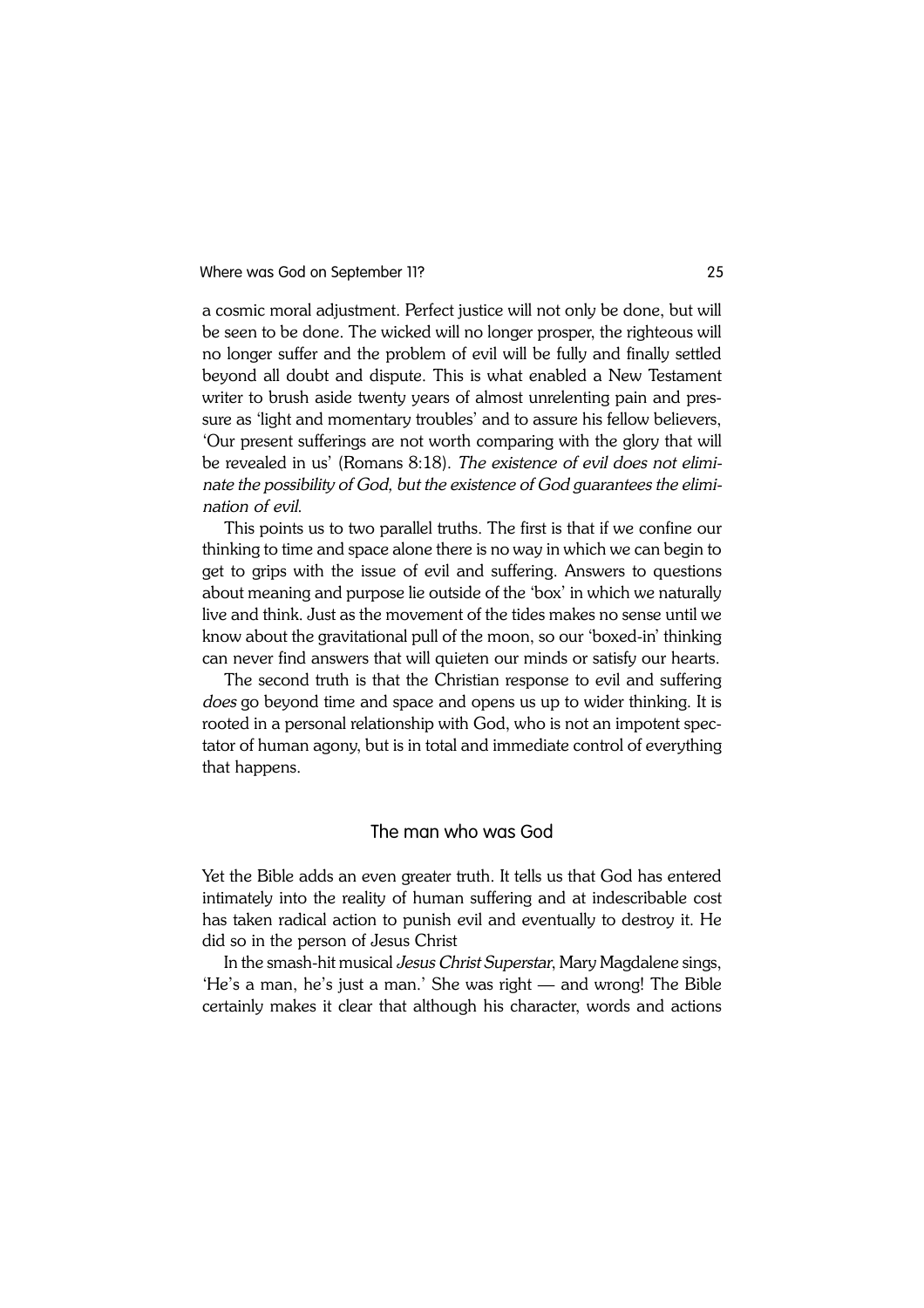place him head and shoulders above the sixty billion people who have ever lived, he was truly and fully human. Artists showing him with a halo or wings have got it wrong. As a child, he had to be taught to stand, walk, speak and write, and to feed and dress himself. He knew what it was to be tired, hungry and thirsty. Concerned at tragedy coming upon others, he 'wept' (Luke 19:41); on hearing good news, he was 'full of joy' (Luke 10:21). Even more significantly, he was 'tempted in every way, just as we are' (Hebrews 4:15).

Yet he was *more than a man*. Hundreds of years before he was born, prophets sent by God promised that he would one day intervene in human history by sending a great deliverer — the Messiah — who would provide the perfect answer to man's greatest need. There were over 300 of these prophecies, covering the timing and exact place of his birth, his family tree, his lifestyle, his teaching, his miraculous powers and minute details of the events surrounding his death. Even more amazingly, they said that he would be born of a virgin, something unique in human experience.

Jesus fulfilled every one of these prophecies to the letter, and in doing so endorsed the Bible's unanimous testimony that he was 'the image of the invisible God' (Colossians 1:15), and 'the fulness of the Deity … in bodily form' (Colossians 2:9). But why did he come? The Bible could not be clearer. He did not come as a politician, a diplomat, an economist, a scientist, a doctor or a psychiatrist, but to deal with mankind's most radical, universal and deadly problem — what the Bible uncompromisingly calls 'sin'.

As we saw earlier, God's original verdict on creation (mankind included) was that it was 'very good', everything in it meeting with his unqualified approval. Things have changed! Today's media is clogged with reports of violence, bloodshed, racism, debauchery, immorality, dishonesty, deceit, corruption, greed and sin of every kind. A terrorist attack that slaughters 3,000 people between sunrise and noon is shocking, but should not surprise us, as the root cause of such a horrendous happening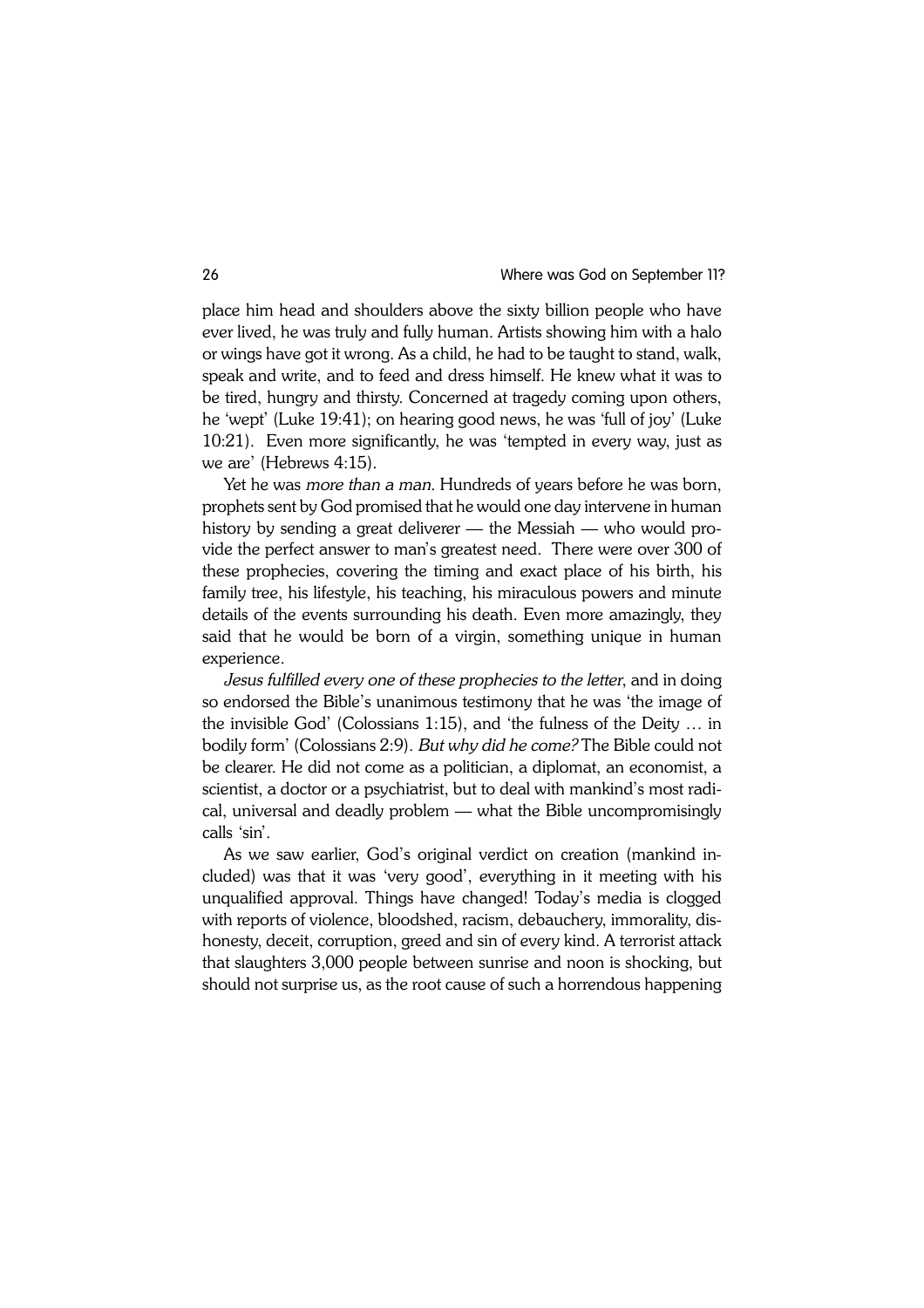is to be found not in American foreign policy, Middle East politics or religious fanaticism, but in the depravity of the human heart, which is 'deceitful above all things and beyond cure' (Jeremiah 17:9).

#### The suffering Saviour

It is this horrific problem that God came to solve in the person of Jesus Christ — and in so doing he endured to the full the pain and suffering that sin causes. This has been powerfully expressed in these words, first written in the 1960s:

At the end of time, billions of people were scattered on a great plain before God's throne. Most shrank from the brilliant light before them. But some groups near the front talked heatedly — not with cringing shame but with belligerence. 'Can God judge us?'

'How can he know about suffering?' snapped a pert young brunette. She ripped open a sleeve to reveal a tattooed number from a Nazi concentration camp. 'We endured terror … beating … torture … death!'

In another group a black man lowered his collar. 'What about this?' he demanded, showing an ugly rope burn. 'Lynched for no crime but being black!'

In another crowd, a pregnant schoolgirl with sullen eyes. 'Why should I suffer?' she murmured. 'It wasn't my fault.'

Far out across the plain were hundreds of such groups. Each had a complaint against God for the evil and suffering he had permitted in his world. How lucky God was to live in heaven where all was sweetness and light, where there was no weeping or fear, no hunger or hatred! What did God know of all that men had been forced to endure in this world? 'For God leads a pretty sheltered life,' they said.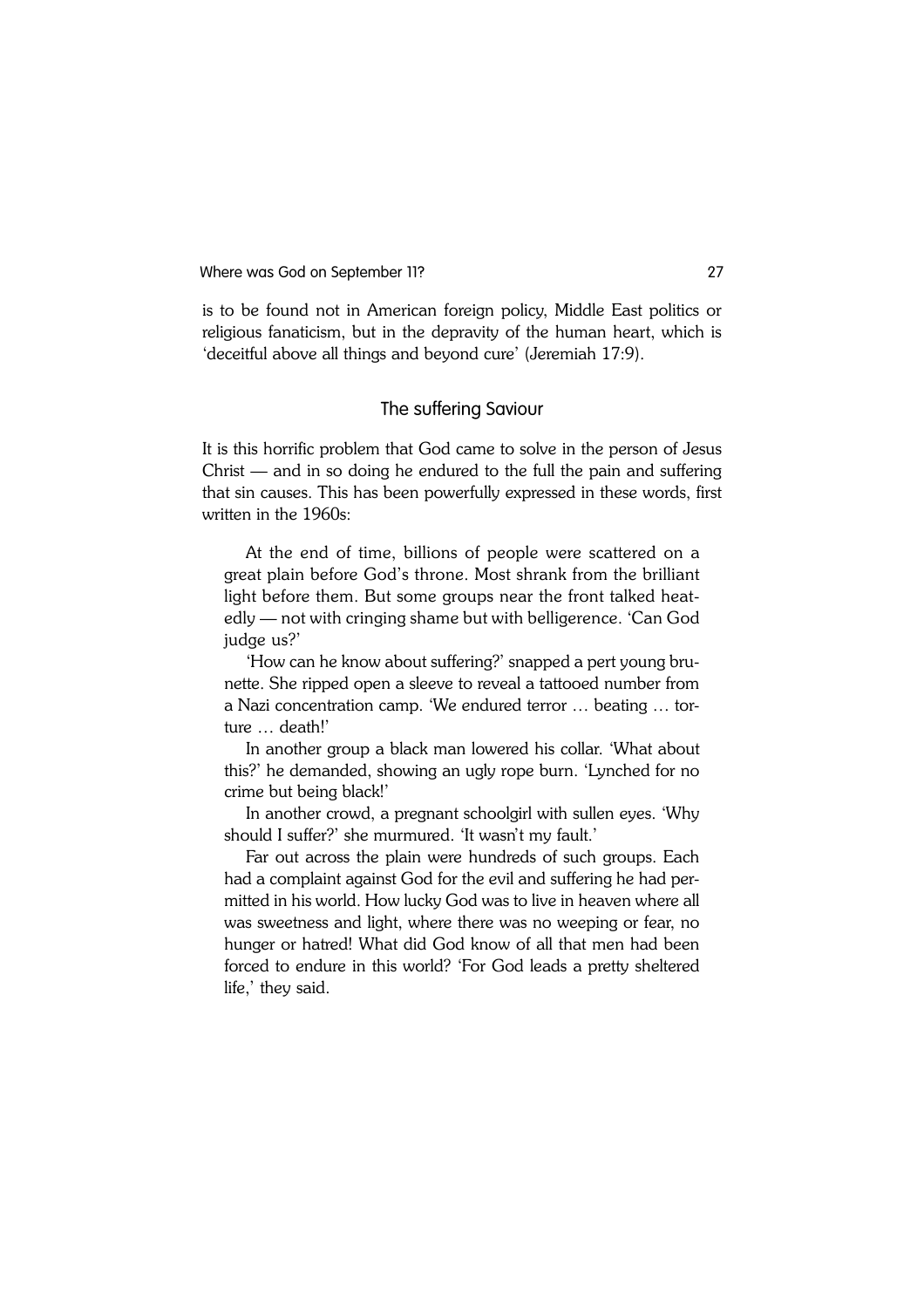So each of these groups sent forth their leader, chosen because he had suffered the most. A Jew, a black, a person from Hiroshima, a horribly disabled arthritic, a thalidomide child. In the centre of the plain they consulted with each other.

At last they were ready to present their case. It was rather clever. Before God could be qualified to be their Judge, he must endure what they had endured. Their verdict was that God should be sentenced to live on earth — as a man! Let him be born a Jew. Let the legitimacy of his birth be doubted. Give him a work so difficult that even his family will think him out of his mind when he tries to do it. Let him be betrayed by his closest friends. Let him face false charges, be tried by a prejudiced jury and convicted by a cowardly judge. Let him be tortured. At last, let him see what it means to be terribly alone. Then let him die in agony. Let him die so that there can be no doubt that he died. Let there be a whole host of witnesses to verify it.

As each leader announced the portion of his sentence, a loud murmur of approval went up from the throng of people assembled. When the last had finished pronouncing sentence there was a long silence. No one uttered another word. No one moved. For suddenly all knew that God had already served his sentence.

#### Jesus … September 11 … and you

As these powerful words show, the climax to God's involvement in human sin and suffering came when in an act of indescribable love Jesus allowed himself to be put to death. The Bible tells us that 'The wages of sin is death' (Romans 6:23), and that although he was absolutely sinless, 'Christ died for the ungodly' (Romans 5:6), voluntarily taking the place of sinners and in his own body and spirit bearing in full the punishment they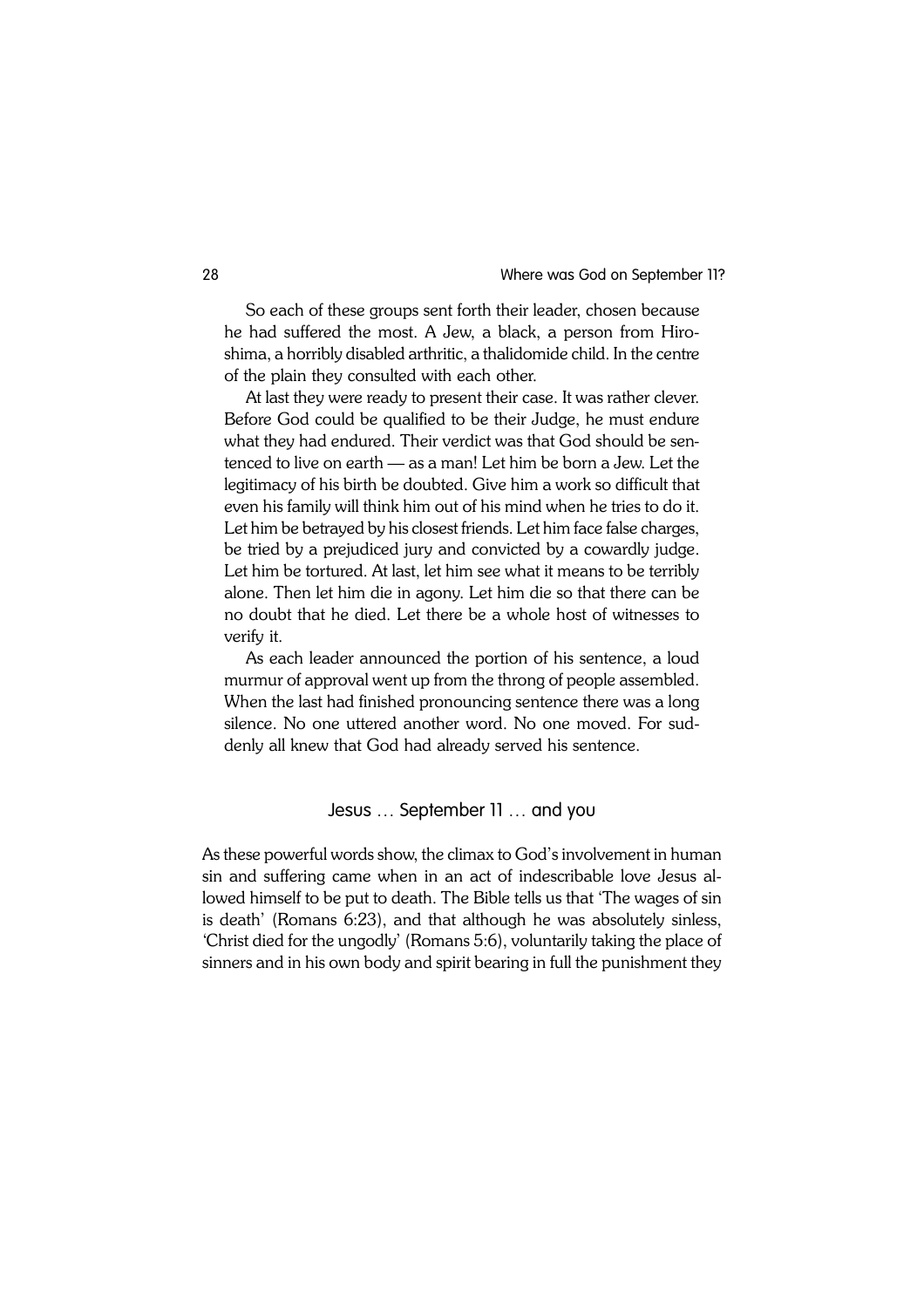deserved. In the Bible's words, 'Christ died for sins once for all, the righteous for the unrighteous, to bring you to God' (1 Peter 3:18).

Jesus came 'to destroy the devil's work' (1 John 3:8) and demonstrated that he had done so when three days later (again in fulfilment of prophecy) he rose from the dead, a stupendous truth confirmed by hundreds of independent eyewitness, the transformation of his followers from cowards to conquerors, the institution and growth of the Christian church and his dynamic influence in the lives of millions of people over thousands of years. Today, he offers the forgiveness of sins and a living, eternal relationship with God to all who will turn from their self-centred lives and commit themselves to him as Saviour and Lord.

Where does September 11 fit in? Jesus once reminded people of a recent catastrophe in which a tower in Jerusalem had collapsed, killing eighteen people. Ignoring speculation about the event, Jesus asked (and answered) one question about the victims and gave an unmistakable warning to his hearers: 'Do you think they were more guilty than all the others living in Jerusalem? I tell you, no! But unless you repent you too will all perish' (Luke 13:4-5).

The lessons are crystal clear. Some people have pointed to the September 11 massacre as God's judgement on the United States, but this is too harsh a verdict. We have no warrant for saying that the 3,000 who died were the worst sinners in the country, and deserved to die while others lived, or for suggesting that God is the author of sin and randomly selected them to die unjustly. We are on safer ground if we suggest that on September 11 God withdrew his hand of protection and in his infinite wisdom allowed this evil attack to succeed as a warning of the judgement that is in store for all who reject his claims.

If even this sounds too harsh, let me urge you to reflect that it is only by God's mercy that all the other people in the United States — and elsewhere — are not wiped out. The fact that 'All have sinned and fall short of the glory of God' (Romans 3:23) means that if he were to eliminate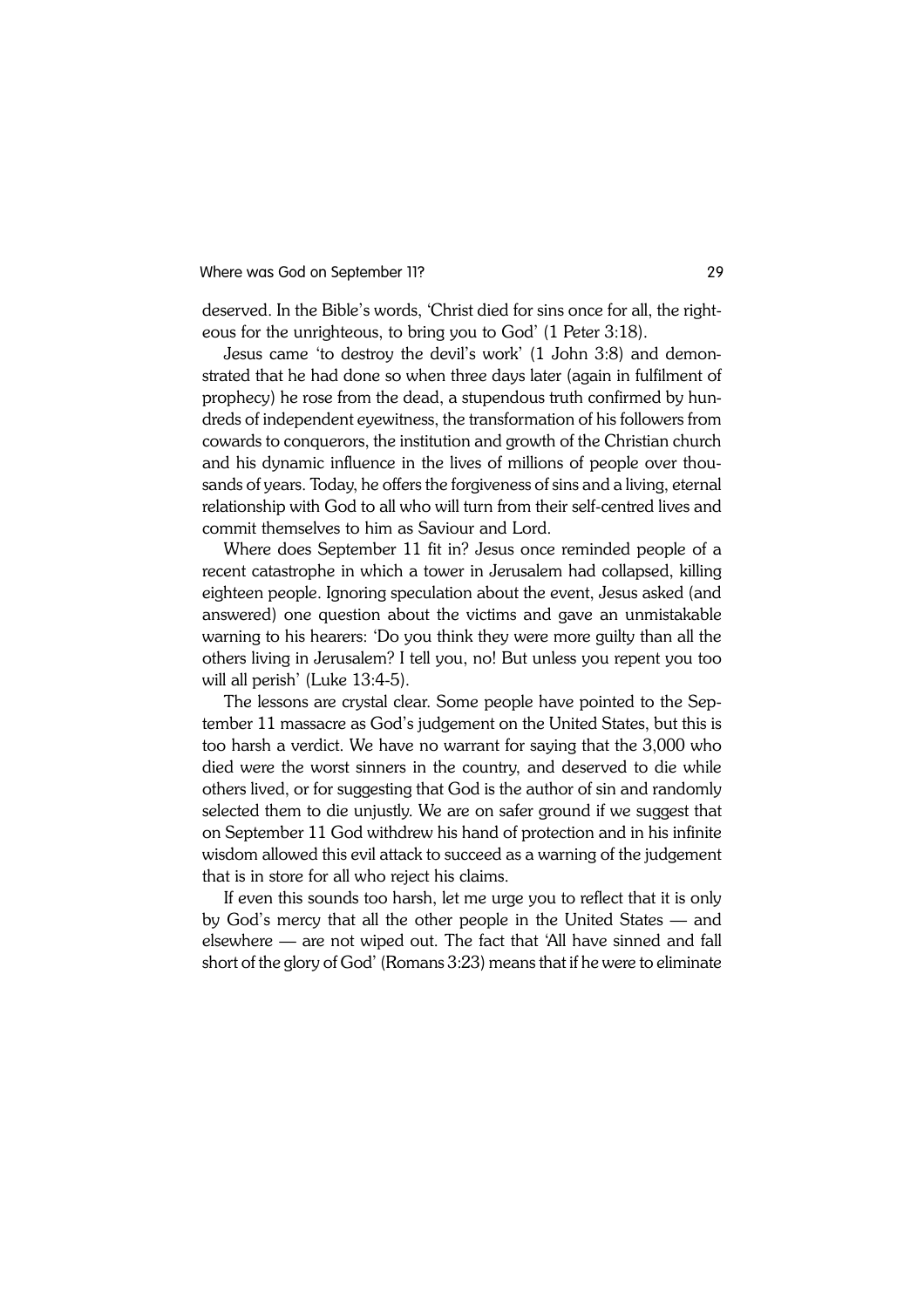the whole of humanity in a fraction of a second neither his justice nor his righteousness would be compromised. If God were to dispense immediate and righteous judgement on us, I would not be here to write these words, nor you to read them. We are alive today only because, at least for the time being, God 'does not treat us as our sins deserve or repay us according to our iniquities' (Psalm 103:10). To put it positively, 'Because of the LORD's great love we are not consumed' (Lamentations 3:22).

When I was asked, 'Where was God when religious fanatics killed those 3,000 people in America?' I replied, 'Exactly where he was when religious fanatics killed his Son, Jesus Christ — in complete control of everything that happened.' This is the clear teaching of Scripture. Those who combined to have Jesus crucified were 'wicked men', yet his death was according to 'God's set purpose and foreknowledge' (Acts 2:23).

The second lesson is equally clear. September 11 is a wake-up call. It warns us that evil is real, that life is brief and fragile, and that death is certain. Even more loudly it tells us to prepare for a final day of reckoning when 'each of us will give an account of himself to God' (Romans 14:12) who will 'judge the world with justice' (Acts 17:31).

As 'The wicked will not inherit the kingdom of God' (1 Corinthians 6:9), we can be certain that if that judgement were to be on the basis of our own thoughts, words and actions our case would be hopeless and we would justly be condemned to spend eternity in hell, consciously enduring the appalling punishment we deserved. This is exactly what Jesus meant when he warned his hearers, 'Unless you repent, you too will all perish.'

Now comes the best news you will ever read! On the basis of the death and resurrection of Jesus in the place of sinners, God the Judge is willing to settle out of court! If you will come to him in true repentance and faith, turning from sin and trusting Jesus Christ as Saviour, all your sin will be forgiven, you will have peace with God and when your earthly life is over you will spend eternity in God's sinless, painless, deathless, glorious presence.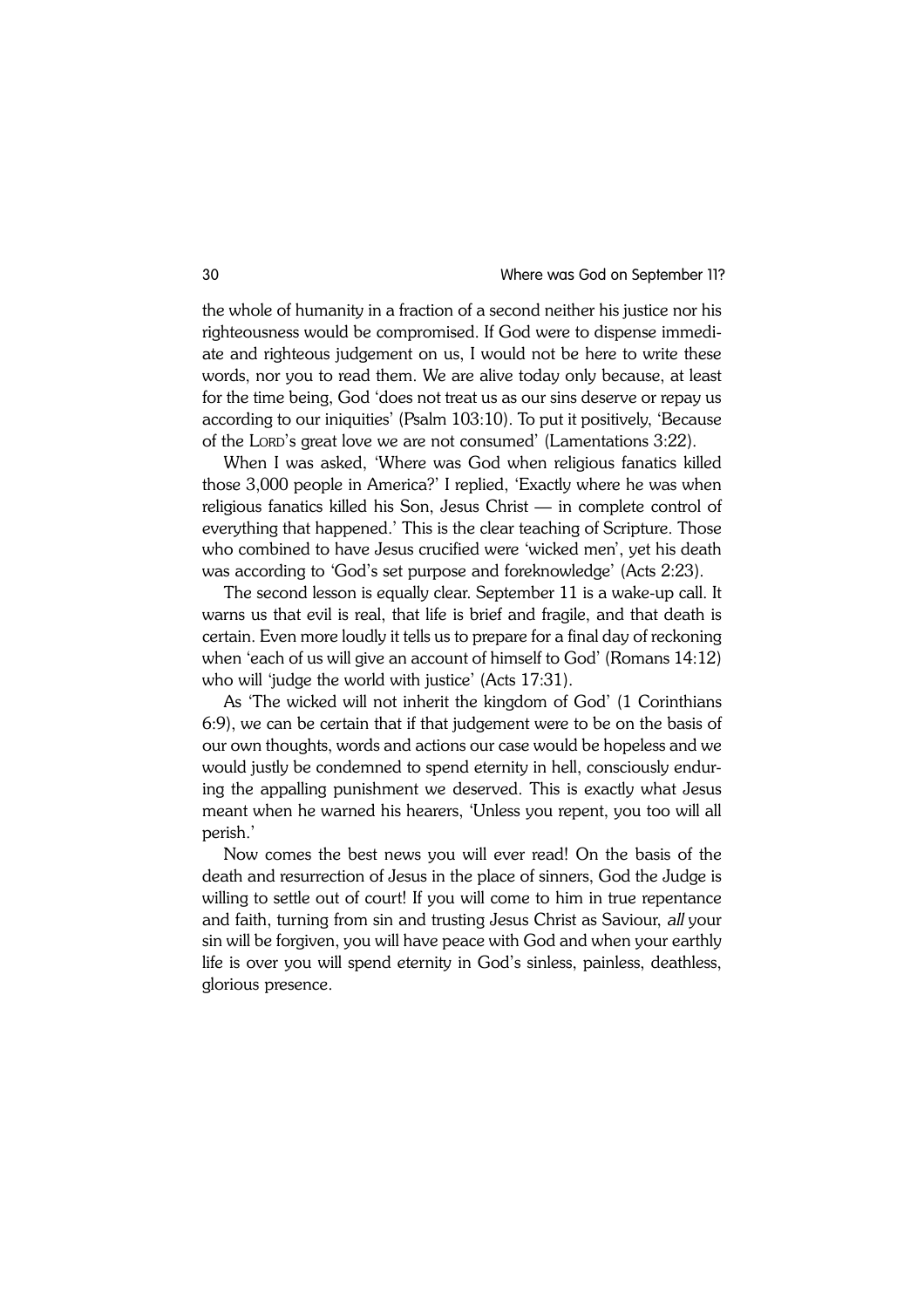#### Seize the day!

The day before the terrorist outrage an American Airlines passenger noticed a stewardess breaking up ice with a wine bottle. Concerned that she might hurt herself, he asked if there was some other way of doing this. The stewardess was impressed that he should be so concerned, and after they had talked together she gladly accepted a Christian tract from him. Later in the flight she told him it was the sixth tract of this kind that she had been given recently, and asked, 'What does God want from me?' The man replied, 'Your life,' and then explained her need to get right with God through trusting Christ. Less than twenty-fours later she was on the first plane to crash into the World Trade Centre.

As you close this booklet, let me urge you to think carefully about two things. The first is that God makes this wonderful promise: 'You will seek me and find me when you seek me with all your heart' (Jeremiah 29:13). The second is that this gracious invitation has a closing date: 'Seek the LORD while he may be found; call on him while he is near' (Isaiah 55:6). The stewardess who had the way to get right with God explained to her on 10 September had no idea that her particular closing date was a matter of hours away — and her remarkable story is a sobering reminder that nobody can afford to play fast and loose with God's patience and assume that they can respond at their own convenience.

In his perfect holiness God hates sin, yet he is 'not wanting anyone to perish, but everyone to come to repentance' (2 Peter 3:9) and in his great mercy he loves those who genuinely want to do this. Then let nothing keep you back from calling upon him here and now, asking him to forgive you and to give you grace to turn from sin and commit yourself to Jesus Christ as your own personal Saviour. Discover for yourself that 'The gift of God is eternal life in Jesus Christ our Lord'! (Romans 6:23).